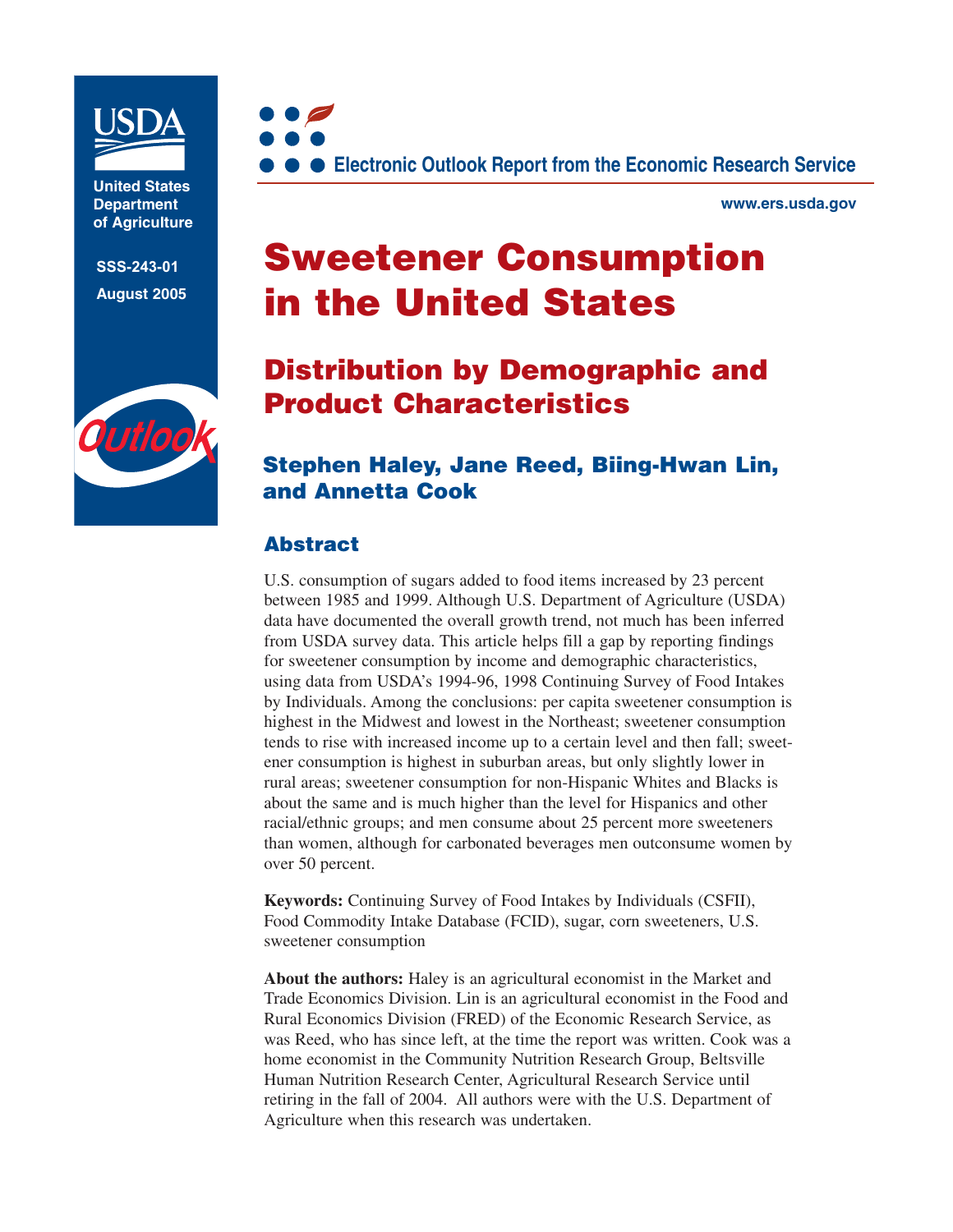### **Acknowledgments**

This report benefited from interaction with nutritive sweetener industry experts and their external scientific advisors. In addition, the authors appreciate the thoughtful reviews received from Jean Buzby, Elise Golan, and Joy Harwood (all with USDA's Economic Research Service) and from David Stallings, with USDA's World Agricultural Outlook Board. Finally, the authors thank Courtney Knauth for editorial assistance and Cynthia Ray for the layout and design of the report.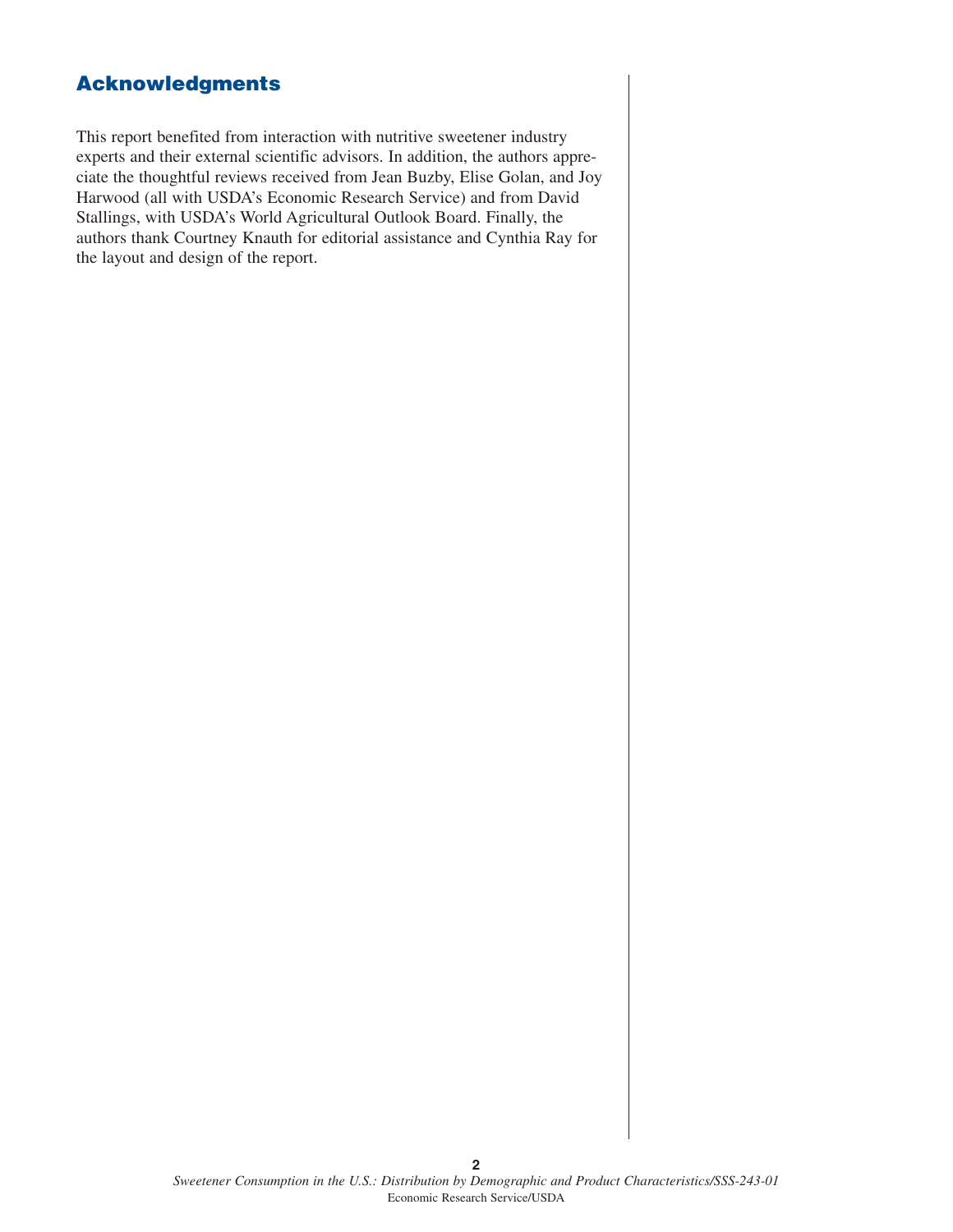### **Introduction**

For several years there has been interest regarding the high and growing consumption of sweeteners in the United States. From 1970 to 1984, combined deliveries of refined sugar, corn sweeteners (high fructose corn syrup, glucose syrup, and dextrose), honey, maple syrup and other edible syrups averaged 120.0 pounds per capita. Starting around 1985, per capita sweetener deliveries began growing at a rapid rate. The average grew to 127.6 pounds between 1985 and 1989, representing a 6.3-percent increase over the preceding 5-year average. Between 1990 and 1994 the average increased by another 6.9 percent, to 136.4 pounds, and between 1995 and 1999 it increased by 8.1 percent to 147.4 pounds.<sup>1</sup>

Corn sweetener growth before 1985 was largely attributable to a one-to-one replacement of refined sugar used in products that had been using liquid sugar as a sweetening agent (fig. 1). Since 1985 the rise in sugar demand, although strong, has been moderate compared with the growth of corn sweeteners. For refined sugar, average per capita deliveries rose from 62.0 pounds in 1985-89 to 65.3 pounds in 1995-99, by 5.3 percent. The rise of deliveries of high fructose corn syrup (the largest corn sweetener) has been much higher, from an average 47.2 pounds in 1985-89 to 60.3 pounds in 1995-99, a growth of 27.7 percent. Other sweeteners (honey, dextrose, and other syrups) have not contributed greatly to the rise in overall sweetener deliveries.

The purpose of this article is to bring together data from two areas of research in the U.S. Department of Agriculture (USDA) to provide a foundation for understanding sweetener consumption patterns. The first set of data, from USDA's Agricultural Research Service (ARS), combines results from the USDA food consumption surveys and ARS FoodLink-generated databases that define ingredients and commodity amounts. These data allow examination of sweetener consumption patterns based on income and demographic characteristics of the survey respondents, including regions of the United States where they live; the type of community in which they live (metropolitan center, suburb, or rural area); their household income as a

#### **Estimated per capita sweetener consumption, total and by type of sweetener, 1966-2004**  Figure 1



<sup>1</sup>More recently, growth of the deliveries has slowed—it was estimated at 141.5 pounds in 2003, about the same level as in 1994. Not included in the data is the sugar contained in imported products. Prior to 1995, sugar in imports was offset by sugar contained in U.S. food exports, indicating only a minor positive adjustment to total deliveries. Beginning in the 1995-96 period, sugar-containing imports started increasing at a faster rate than U.S. sugar-containing exports. On a per capita basis, the sugar in net imported products added 3.7 pounds to total per capita sweetener availability in 2003, compared with only 0.8 pounds in 1994. See the May 2004 *Sugar and Sweetener Outlook* for more detailed analysis. ( http://w[ww.ers.usda.gov/](http://www.ers.usda.gov/publications/so/view.asp?f=specialty/sss-bb/) publica[tions/so/view.asp?f=specialty/](http://www.ers.usda.gov/publications/so/view.asp?f=specialty/sss-bb/) [sss-bb/](http://www.ers.usda.gov/publications/so/view.asp?f=specialty/sss-bb/) )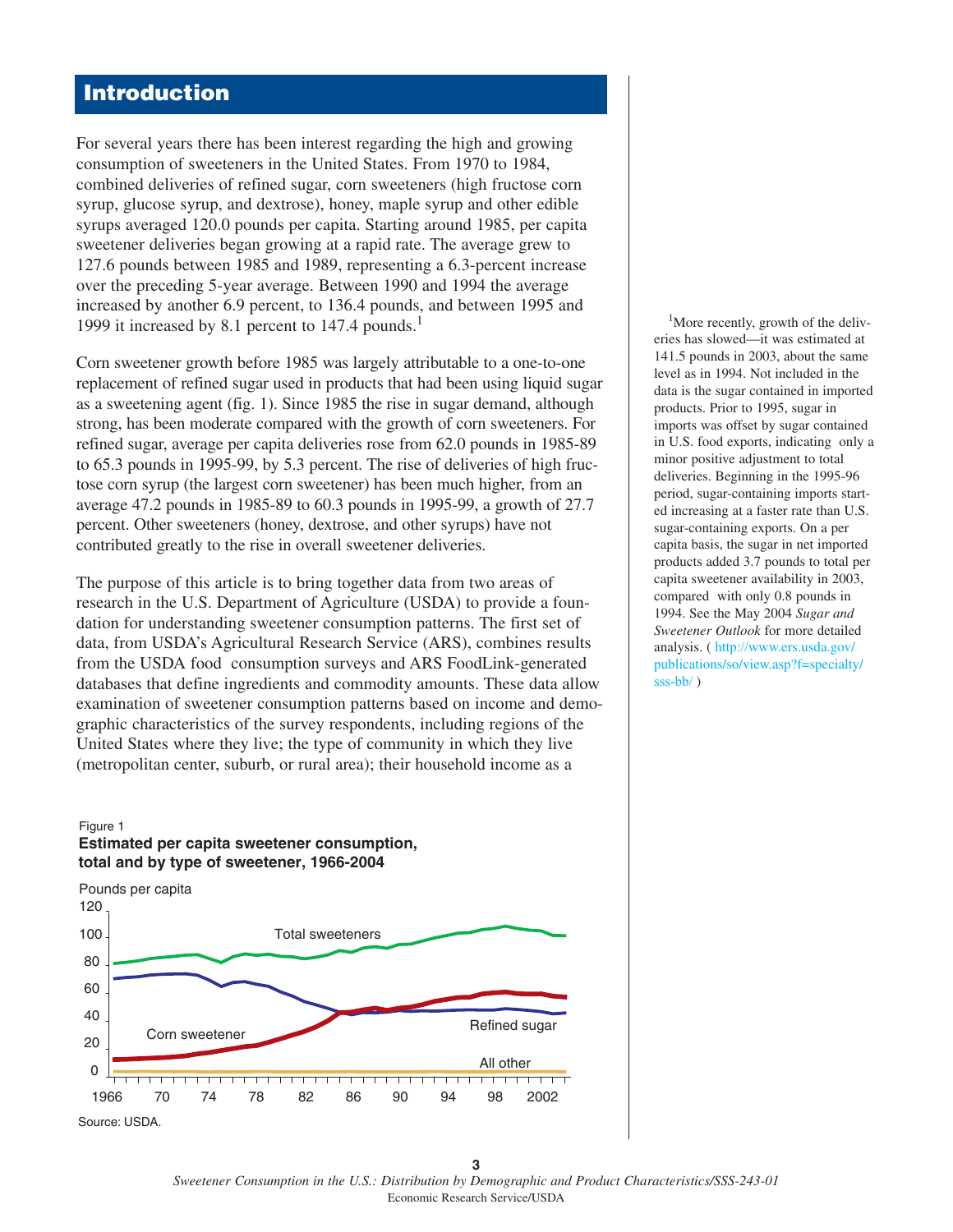percentage of poverty; their race or ethnic origin; and gender and age factors.

The second set of data is U.S. sweetener supply and utilization information, collected by several USDA agencies and published by USDA's Economic Research Service (ERS). ERS also provides an estimate of losses of sweeteners from factory to final consumer, an important consideration in analyzing sweetener consumption.

Joining data from these research areas provides a static baseline estimate of how much sweetener product was consumed, in what product, by individuals in the various population arrays. Once consumer patterns are identified, they can be used as a starting point for analyzing changes in sweetener consumption patterns across time.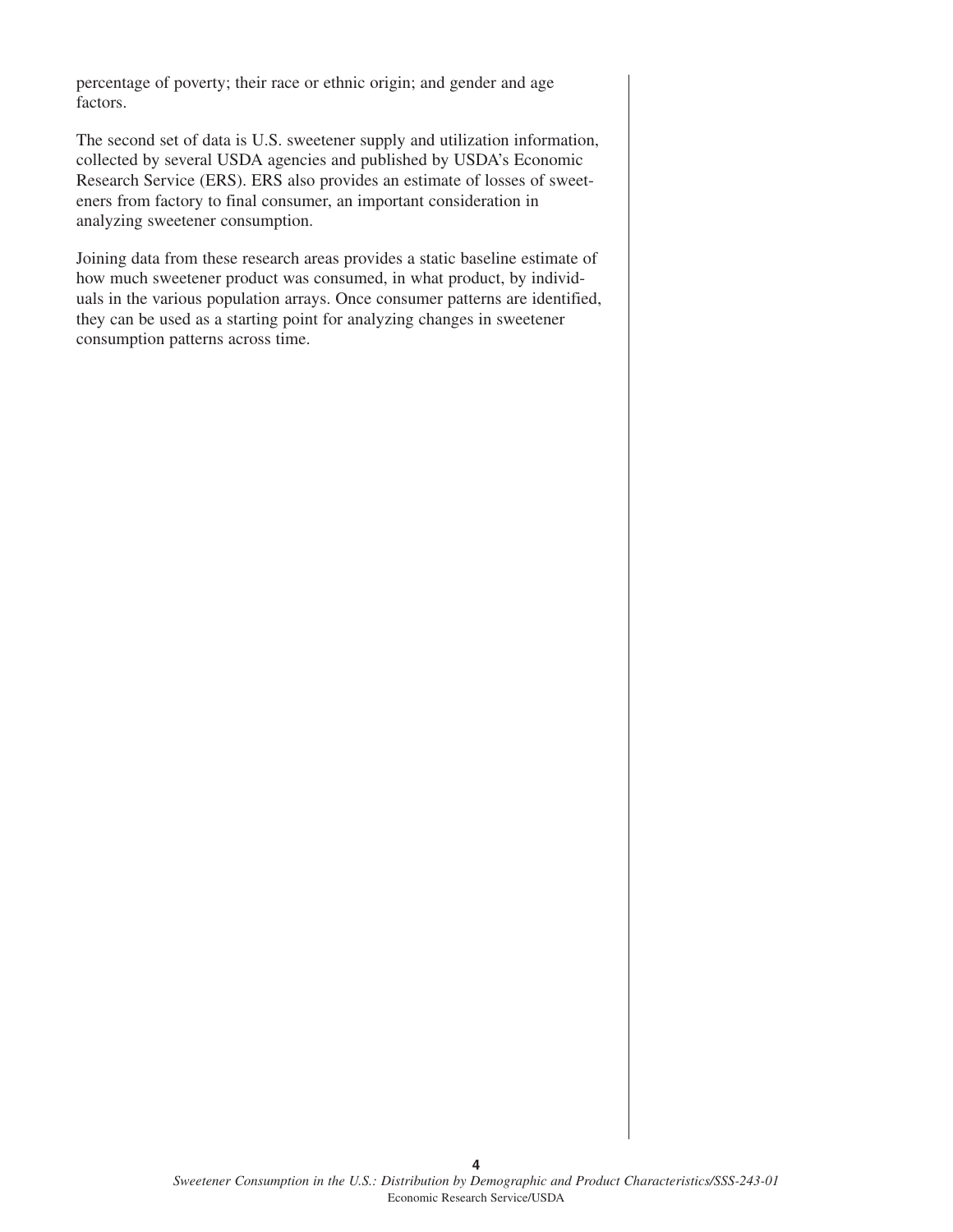### **Methodology and Data**

USDA has conducted periodic surveys of household and individual food consumption in the United States since the 1930s. The 1994-96 Continuing Survey of Food Intakes by Individuals (CSFII), conducted by ARS, is one of the key sources for this article. Each year of this 3-year dataset comprises a nationally representative sample of noninstitutionalized people residing in 50 States and Washington, DC.

Between January 1994 and January 1997, the 1994-96 CSFII collected dietary intake for 2 nonconsecutive days for individuals of all ages through in-person interviews, 3 to 10 days apart and using 24-hour recall. The 3 year CSFII dataset includes information and nutrient intakes for 15,303 individuals who provided dietary data for both days. These data are supplemented by a child-oriented 1998 CSFII, which adds intake data for 5,559 children from birth through age 9 to the 1994-96 CSFII.

The respondents provided a list of foods consumed, as well as information on where, when, and how much of each food was eaten. Standardized probes were used to collect food descriptions and the amounts eaten. The location where the food was purchased was coded into several categories. For each respondent, an array of economic, social, and demographic characteristics were also collected. This database can be used to estimate the market and consumption distribution of a food by numerous category listings.

This study also uses the Food Commodity Intake Database (FCID), which was developed jointly by the U.S. Environmental Protection Agency and ARS (EPA and USDA/ARS 2000). FCID contains human food consumption data, expressed in terms of agricultural food commodities, on 5,831 foods and beverages that people of different ages reported eating in 1994-96 and 1998. The FCID provides estimates for the edible amount of agricultural food commodities in each food reported in the CSFII. Generic recipes were used to determine the nutrient content of each survey food; the default ingredients, including sweeteners, reflect what was in use for broad categories of foods during the time of the survey and may not always represent ingredients in the actual food eaten by a respondent. The FCID contains data on a variety of sweeteners—sugarcane sugar, beet sugar, corn syrup, honey, maple syrup, maple sugar, sorghum syrup, and several kinds of molasses. For this study, they are combined into sugar, corn sweetener, and others.

The CSFII data include a sample weight for each respondent, indicating the number of people the sample represents. The share of a sweetener product by location can be estimated by calculating the weighted sum of respondents consuming the product in each location. Similarly, the socioeconomic and demographic characteristics of the respondents can be used to estimate the consumption share of sweeteners by these characteristics.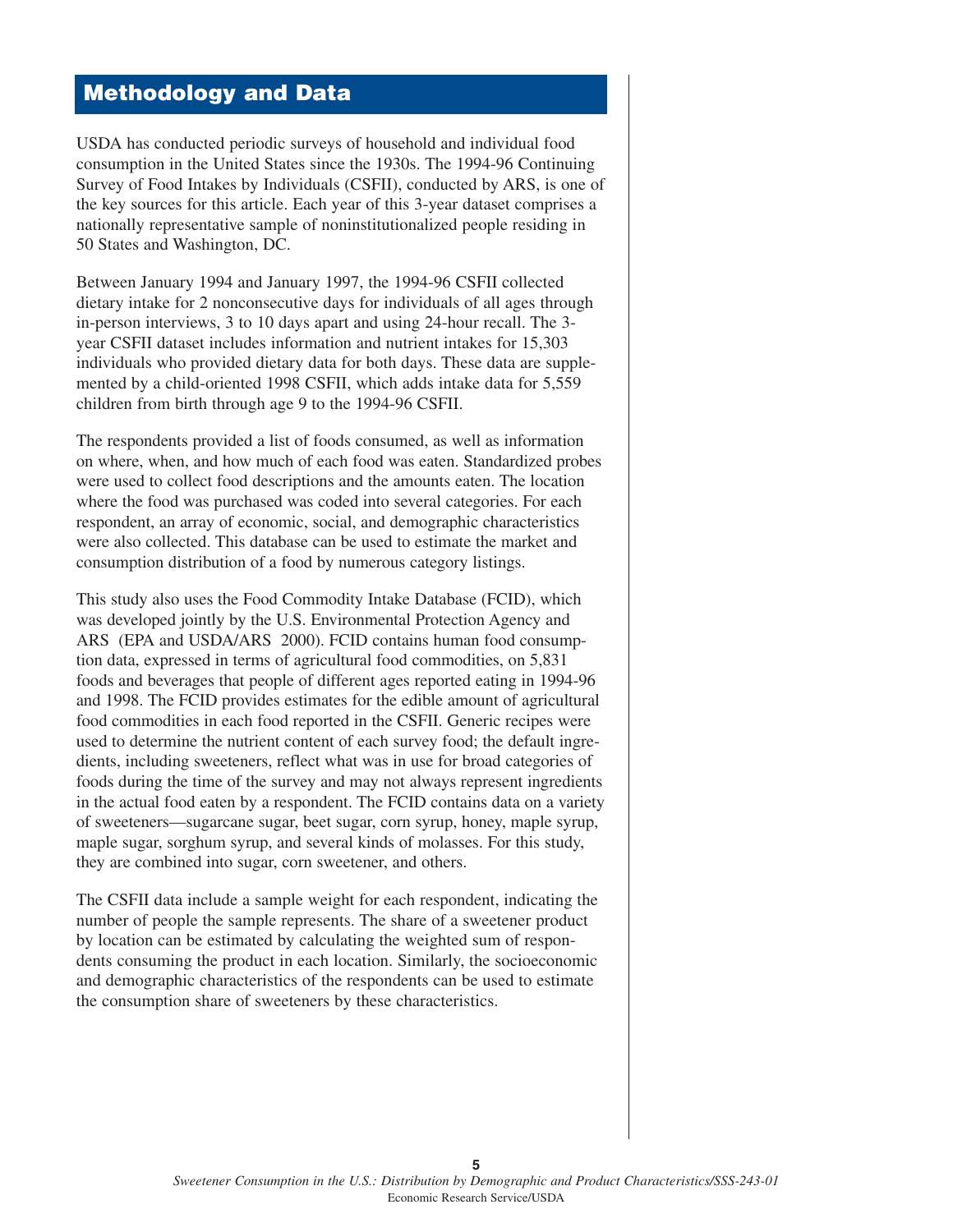#### **Sweetener Data: Adjustment for Loss**

ERS estimates per capita sweetener deliveries (i.e., available supply) for domestic food and beverage use. These sweeteners include refined sugar, high fructose corn syrup, glucose syrup, dextrose, honey, and maple and other edible syrups. The data are published in the ERS *Sugar and Sweetener Situation and Outlook Yearbook,* and also on the ERS website.<sup>2</sup> The delivery data record sweeteners that are intended for human consumption as they leave the processor/manufacturer. To estimate sweetener intake, it is necessary to estimate the losses that occur between the processor and consumer. ERS calculates sweetener losses based on the work of Kantor (1998).

Sweetener losses are estimated at various levels in the distribution chain. Data for the sweeteners tracked by ERS are shown in table 1. The first column shows total estimated deliveries, and the second column shows calculated per capita deliveries. There are three potential sources of food loss in the chain: loss from primary to retail weight, estimated at zero for sweeteners; loss from retail/institutional level to consumer level, estimated at 11 percent for sweeteners; and loss at the consumer level, estimated at zero percent for a nonedible share and 20 percent for uneaten portions. Overall wastage is calculated at 29 percent, about 2 percentage points higher than the average across all food groups (i.e., 27 percent).

Kantor notes that estimating food losses is a difficult task because there are few empirical studies from which to derive estimates. Existing studies do not extend across the whole area where losses may occur. Consumer surveys on waste seem to suffer from inadequate recall, which may lead to underestimation of food wasted. Nonetheless, Kantor notes that the CSFII data imply daily per capita sweetener consumption of 20 teaspoons, which would imply that caloric sweetener losses are 55 percent of available sweetener supplies. This study uses the waste coefficients developed by Kantor for the 1998 study, while taking note that additional research is needed in this area.<sup>3</sup>

2 See: http://www[.ers.usda.gov/briefing/](http://www.ers.usda.gov/briefing/sugar/data/data.htm) [sugar/data/data.htm.](http://www.ers.usda.gov/briefing/sugar/data/data.htm) For the sources of the sweetener data, see the appendix to this article.

<sup>3</sup>In 1986, Glinsmann et al. reported results of the Food and Drug Administration's Sugars Task Force on health aspects of sugars contained in carbohydrate sweeteners. The report included consumption data on sugars consumption based on an analysis of 14 age/gender groups. The consumption data was reported as a percentage of total calories consumed. Mean daily caloric intake of added sugars ranged between 5 to 14 percent with an overall population mean of 11 percent. This estimate, although dated, is at variance with that reported by ERS at 18.6 percent for 1996 (ERS, 2004). The ERS average for 1970-2004 is calculated at 18.0 percent, with no statistically significant growth over time. Therefore, there is significant difference of results between ERS and the FDA report, even taking into account the earlier time period in which the FDA study was conducted. If one were to use the FDA study's mean percentage of 11 percent applied against an assumed daily diet of 2,000 kcal, then average daily per capita caloric intake from added sugars would be 220 kcal, equivalent to the following; 13.75 teaspoons of sugar per day, 57.75 grams of sugar per day, 2.4 ounces per day, and 46.47 pounds per year. Assuming as in table 1 that 144.7 per capita pounds of sweetener were available for consumption in 1996, then the implied wastage percentage would be 68 percent. Although this wastage percentage seems high, the FDA study presents an alternative to the ERS methodology that suggests the need for additional research and that results like those in this report are subject to careful interpretation.

#### Table 1 **U.S. caloric sweeteners: estimated deliveries and consumption, 1996**

|                     |              |                                                                 | Loss from                      |                              | Loss from<br>retail/                        | Weight                  | Loss at<br>consumer level |                                          | Per capita                            |
|---------------------|--------------|-----------------------------------------------------------------|--------------------------------|------------------------------|---------------------------------------------|-------------------------|---------------------------|------------------------------------------|---------------------------------------|
| Sweetener           | Total        | Estimated<br>deliveries <sup>1</sup><br>Per capita <sup>2</sup> | primary to<br>retail<br>weight | Weight at<br>retail<br>level | Institutional<br>level to<br>consumer level | at<br>consumer<br>level | Nonedible<br>share        | Other<br><i>(uneaten)</i><br>food, etc.) | consumption<br>(adjusted<br>for loss) |
|                     | Tons (1,000) | Pounds                                                          | Percent                        | Pounds                       | Percent                                     | Pounds                  | Percent-                  |                                          | Pounds                                |
| Refined<br>sugar    | 8,785        | 65.2                                                            | 0.0                            | 65.2                         | 11.0                                        | 58.0                    | 0.0                       | 20.0                                     | 46.4                                  |
| Corn<br>sweeteners  | 10.541       | 78.2                                                            | 0.0                            | 78.2                         | 11.0                                        | 69.6                    | 0.0                       | 20.0                                     | 55.7                                  |
| Other<br>sweeteners | 186          | 1.4                                                             | 0.0                            | 1.4                          | 11.0                                        | 1.2                     | 0.0                       | 20.0                                     | 1.0                                   |
| Total               | 19,513       | 144.7                                                           | 0.0                            | 144.7                        | 11.0                                        | 128.8                   | 0.0                       | 20.0                                     | 103.0                                 |

<sup>1</sup>Refined sugar equivalent, dry basis.

<sup>2</sup>U.S. population in 1996 = 269.7 million (U.S. Census Bureau).

Source: USDA.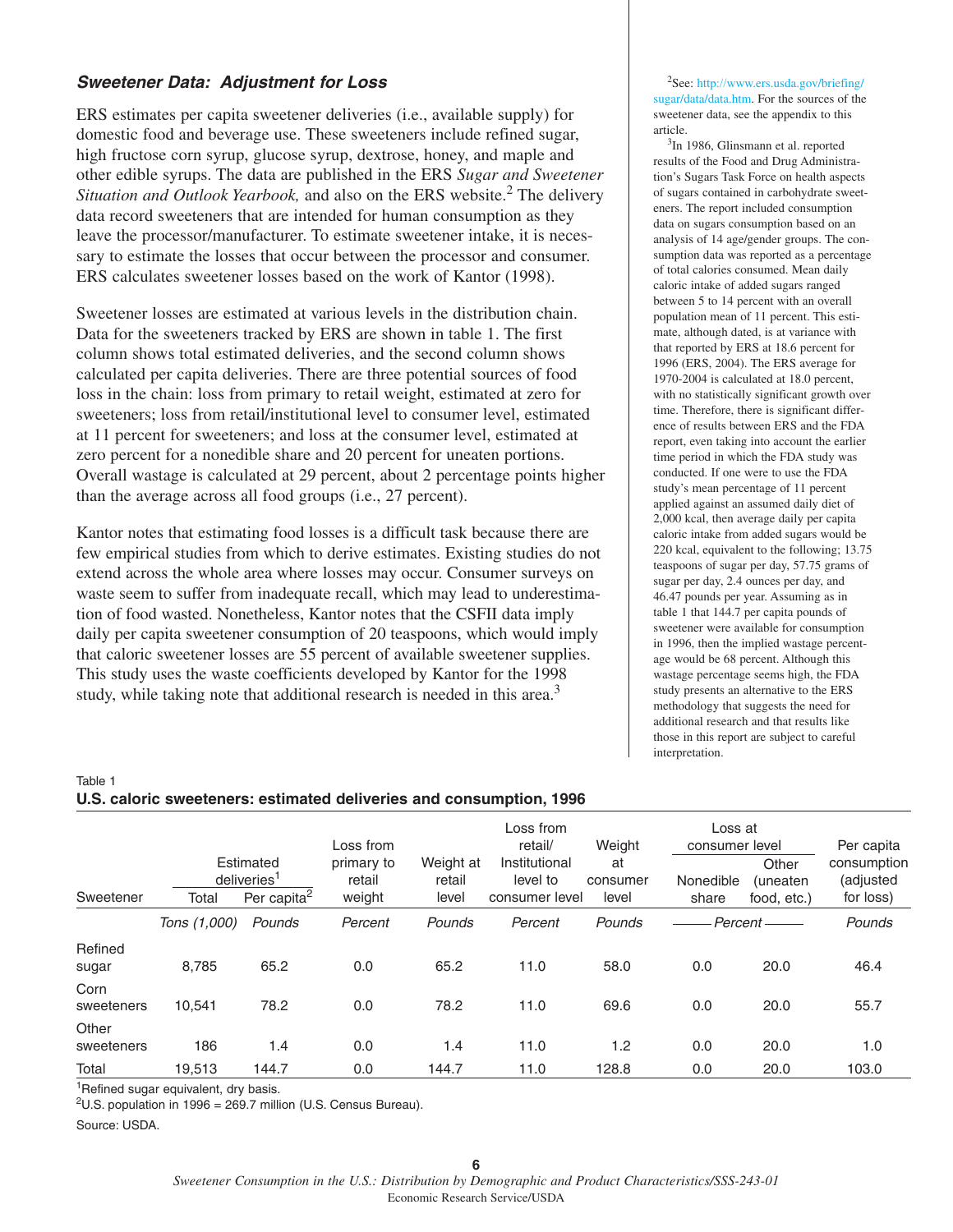### **Sweetener Consumption by Income and Demographic Classification**

Data in table 2 are derived from the study dataset containing results from both the FCID and CSFII. The data are distributive percent shares of sweetener consumption and U.S. population across five income and demographic classifications: U.S. Census region; household income as a percentage of poverty; metropolitan, suburban, or rural setting; race/ethnic origin; and gender and age.

To estimate per capita consumption in pounds for table 3, we first determined the ratio of the consumption shares for each item in table 2 to that item's share of the population (column 1). For instance, the Northeast region's consumption percentage (18.35) divided by its proportion of the U.S. population (19.6) is 93.6 percent of U.S. average per capita consumption.<sup>4</sup> Next, we went back to table 1 (righthand column) for 1996 average per capita consumption in pounds for the whole United States: 103.0 pounds for total sweeteners, 46.4 pounds for sugar, 55.7 pounds for corn sweeteners, and 1.0 pounds for other sweeteners. Multiplying these figures by each item's percentage of U.S. average consumption enabled us to estimate pounds consumed. For example, total per capita sweetener consumption by the Northeast is 93.6 percent of 103.0 pounds, or 96.5 pounds.

Table 3 shows that sweetener consumption differs markedly across census regions and gender and age groupings. The differences between household income levels and degree of urbanization are somewhat less pronounced, and the results by race/ethnic grouping are mixed. Among the Census regions, sweetener consumption is highest in the Midwest, at 114.2 pounds per capita, about 11 percent above the national average. The ratio holds steady for the individual sweeteners in the row. Sweetener consumption in the South is at about the national average, while the Northeast and West are both about 6 percent below the national average. Average sugar consumption in the Northeast is about 1.2 pounds higher than in the West, but corn sweetener consumption is 2.8 pounds higher in the West than in the Northeast. Consumption of other sweeteners (honey, maple and sugar syrups) is notably higher in the Northeast, at 2.3 pounds, than in the other regions.

The CSFII classifies households in three income brackets, using Federal poverty guidelines developed by the U.S. Department of Health and Human Services. Some Federal food programs, such as the Food Stamp Program, have used 130 percent or less of the poverty level to determine eligibility. That figure is used in this study as the top end of the low-income category. Income between 131 and 350 percent of the poverty level defines the middle-income group. Income over 350 percent defines high-income households.

The data reveal that low-income household sweetener consumption is 3.9 percent less than the national average. For this group, sugar consumption is 8.0 percent below the national average, while corn sweetener consumption is only 3.6 percent less. The middle-income households have the highest sweetener consumption, at 105.8 pounds, or 6.9 percent more than lowincome households. For middle-income households, sugar consumption is 11.9 percent higher and corn sweetener consumption is 6.0 percent higher

<sup>4</sup>Note that the 1994-96 CSFII was based on 1990 Census results, so its population distribution may deviate from the recent Census results, such as the rise in the Hispanic share of the U.S. population.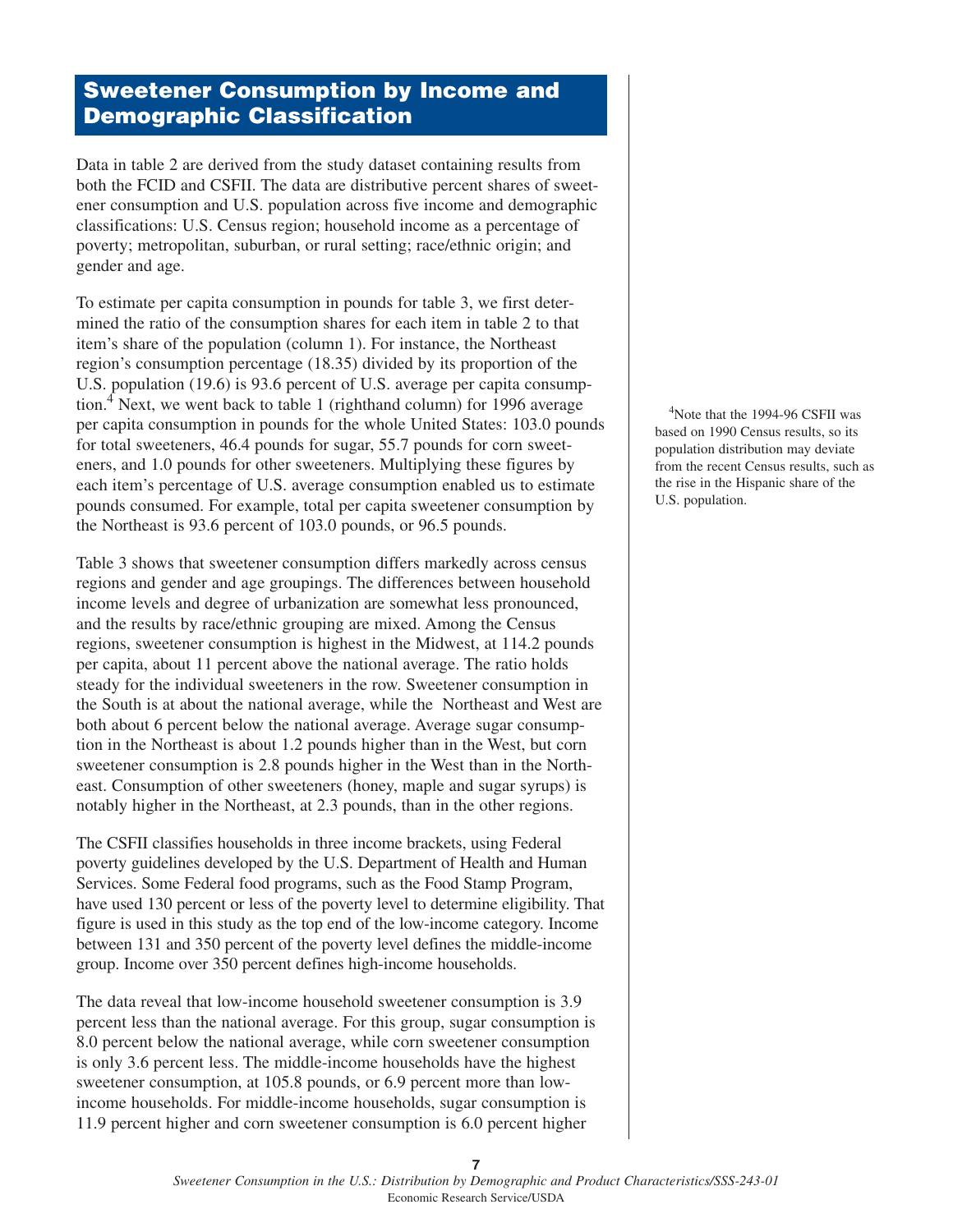#### Table 2 **U.S. sweetener consumption distribution, by share**

|                                                 |                         | Total      |                             | Corn       | Other      |
|-------------------------------------------------|-------------------------|------------|-----------------------------|------------|------------|
| Category                                        | Population <sup>1</sup> | sweeteners | Sugar                       | sweeteners | sweeteners |
|                                                 |                         |            | Distributive percent shares |            |            |
| Census region:                                  |                         |            |                             |            |            |
| Northeast                                       | 19.6                    | 18.35      | 18.63                       | 17.64      | 47.59      |
| <b>Midwest</b>                                  | 23.5                    | 26.05      | 26.28                       | 26.22      | 5.86       |
| South                                           | 34.9                    | 34.95      | 34.74                       | 35.25      | 29.27      |
| West                                            | 22.0                    | 20.66      | 20.35                       | 20.89      | 23.38      |
| Household income as a<br>percentage of poverty: |                         |            |                             |            |            |
| Under 130 percent                               | 19.2                    | 18.45      | 17.68                       | 18.70      | 43.39      |
| 131-350 percent                                 | 41.8                    | 42.91      | 43.05                       | 43.15      | 24.27      |
| Over 350 percent                                | 39.0                    | 38.64      | 39.27                       | 38.16      | 38.55      |
| Degree of urbanization:                         |                         |            |                             |            |            |
| Metropolitan                                    | 32.0                    | 31.08      | 30.85                       | 30.84      | 58.29      |
| Suburban                                        | 46.9                    | 47.78      | 48.23                       | 47.67      | 34.42      |
| Rural                                           | 21.1                    | 21.15      | 20.92                       | 21.49      | 13.39      |
| Race/ethnic origin:                             |                         |            |                             |            |            |
| White, non-Hispanic                             | 72.6                    | 74.24      | 75.98                       | 73.17      | 56.61      |
| Black, non-Hispanic                             | 12.6                    | 13.00      | 12.22                       | 13.18      | 42.52      |
| Hispanic                                        | 10.5                    | 9.59       | 8.64                        | 10.47      | 4.93       |
| Other                                           | 4.4                     | 3.16       | 3.16                        | 3.18       | 2.18       |
| Gender and age:                                 |                         |            |                             |            |            |
| Male, all                                       | 49.0                    | 56.97      | 54.67                       | 58.49      | 84.33      |
| Male, 2-11                                      | 9.0                     | 8.68       | 9.80                        | 7.88       | 1.22       |
| Male, 12-19                                     | 5.9                     | 9.15       | 8.36                        | 9.86       | 6.73       |
| Male, 20-39                                     | 16.0                    | 21.32      | 17.49                       | 23.90      | 60.44      |
| Male, 40-59                                     | 11.6                    | 12.44      | 12.57                       | 12.28      | 16.60      |
| Male, 60 and over                               | 6.7                     | 5.39       | 6.44                        | 4.57       | 2.45       |
| Female, all                                     | 51.0                    | 43.03      | 45.33                       | 41.51      | 21.84      |
| Female, 2-11                                    | 8.5                     | 7.68       | 8.58                        | 7.03       | 2.18       |
| Female, 12-19                                   | 5.7                     | 6.32       | 6.08                        | 6.61       | 1.33       |
| Female, 20-39                                   | 15.9                    | 14.62      | 14.17                       | 15.10      | 9.38       |
| Female, 40-59                                   | 12.1                    | 9.11       | 9.93                        | 8.51       | 4.74       |
| Female, 60 and over                             | 8.6                     | 5.28       | 6.58                        | 4.27       | 1.21       |

1Population shares are from the 1990 Census.

Source: USDA.

than the national average. High-income households consume 3.5 percent fewer sweeteners than the middle group, but 3.1 percent more than low income households. Compared with the middle-income group's sugar consumption, the high-income group's level is only 2.3 percent less, but its corn sweetener consumption is 5.2 percent less. In fact, the high-income group's level of corn sweetener consumption is only 0.5 percent higher than that of low-income group. These results are consistent with the notion that sugar consumption is more positively correlated to increasing levels of income than is corn sweetener consumption; that is, demand for sugar rises faster as income increases—and decreases less markedly beyond a certain income level—than corn sweetener demand.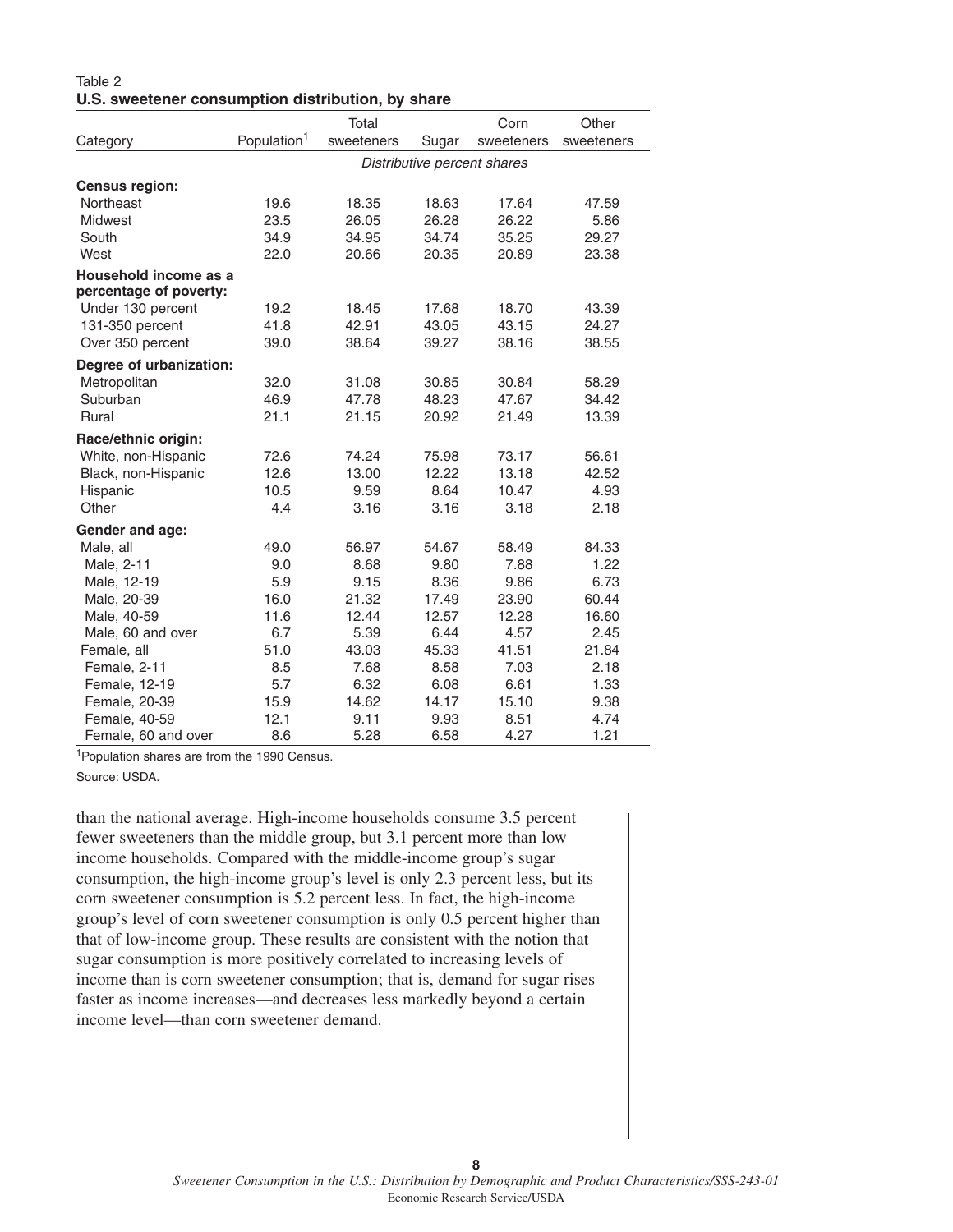| U.S. sweetener consumption distribution, by pounds per capita | Total          |              | Corn              | Other      |
|---------------------------------------------------------------|----------------|--------------|-------------------|------------|
| Category                                                      | sweeteners     | Sugar        | sweeteners        | sweeteners |
|                                                               |                |              |                   |            |
| Census region:                                                |                |              | Pounds per capita |            |
| Northeast                                                     | 96.5           | 44.1         | 50.1              | 2.3        |
| Midwest                                                       | 114.2          | 51.9         | 62.1              | 0.2        |
| South                                                         | 103.2          | 46.2         | 56.2              | 0.8        |
| West                                                          | 96.8           | 42.9         | 52.9              | 1.0        |
| Household income as a                                         |                |              |                   |            |
| percentage of poverty:                                        |                |              |                   |            |
| Under 130 percent                                             | 99.0           | 42.7         | 54.2              | 2.1        |
| 131-350 percent                                               | 105.8          | 47.8         | 57.5              | 0.5        |
| Over 350 percent                                              | 102.1          | 46.7         | 54.5              | 0.9        |
|                                                               |                |              |                   |            |
| Degree of urbanization:                                       |                | 44.7         | 53.6              | 1.7        |
| Metropolitan<br>Suburban                                      | 100.1<br>105.0 |              |                   | 0.7        |
| Rural                                                         | 103.3          | 47.7<br>46.0 | 56.6<br>56.7      | 0.6        |
|                                                               |                |              |                   |            |
| Race/ethnic origin:                                           |                |              |                   |            |
| White, non-Hispanic                                           | 105.4          | 48.6         | 56.1              | 0.7        |
| Black, non-Hispanic                                           | 106.3          | 45.0         | 58.2              | 3.1        |
| Hispanic                                                      | 94.1           | 38.2         | 55.5              | 0.4        |
| Other                                                         | 74.0           | 33.3         | 40.2              | 0.5        |
| Gender and age:                                               |                |              |                   |            |
| Male, all                                                     | 119.8          | 51.8         | 66.4              | 1.6        |
| Male, 2-11                                                    | 99.4           | 50.5         | 48.7              | 0.1        |
| Male, 12-19                                                   | 159.8          | 65.7         | 93.0              | 1.0        |
| Male, 20-39                                                   | 137.3          | 50.7         | 83.1              | 3.4        |
| Male, 40-59                                                   | 110.5          | 50.3         | 58.9              | 1.3        |
| Male, 60 and over                                             | 82.9           | 44.6         | 38.0              | 0.3        |
| Female, all                                                   | 86.9           | 41.2         | 45.3              | 0.4        |
| Female, 2-11                                                  | 93.1           | 46.8         | 46.0              | 0.2        |
| Female, 12-19                                                 | 114.2          | 49.5         | 64.6              | 0.2        |
| Female, 20-39                                                 | 94.7           | 41.3         | 52.9              | 0.5        |
| Female, 40-59                                                 | 77.6           | 38.1         | 39.1              | 0.4        |
| Female, 60 and over                                           | 63.3           | 35.5         | 27.6              | 0.1        |

1Population shares are from the 1990 Census.

Source: USDA.

By size of community (represented by degree of urbanization), survey results indicate that sweetener consumption is highest in suburban locales and lowest in metropolitan areas. Of all the groupings, the ranges in this group between the highest and lowest rankings are the least (4.9 pounds for sweeteners; 2.9 pounds for sugar; 3.0 pounds for corn sweeteners), indicating that size of community may be a less important factor in sweetener demand than the other factors.

Sweetener consumption levels of non-Hispanic Whites and Blacks are fairly close, less than a pound difference. Whites consume 3.6 pounds more sugar than Blacks, but 2.1 pounds less of corn sweeteners. Hispanics as a group average over 10 pounds less sweetener use than either non-Hispanic Whites or Blacks. Most of the difference is in lower sugar consumption (38.2 pounds, compared with 48.6 pounds for Whites and 45.0 pounds for Blacks). In comparison, average consumption of corn sweeteners by Hispanics is only slightly less than for the other two groups (55.5 pounds, compared with 56.1 pounds for Whites and 58.2 pounds for Blacks).

**9**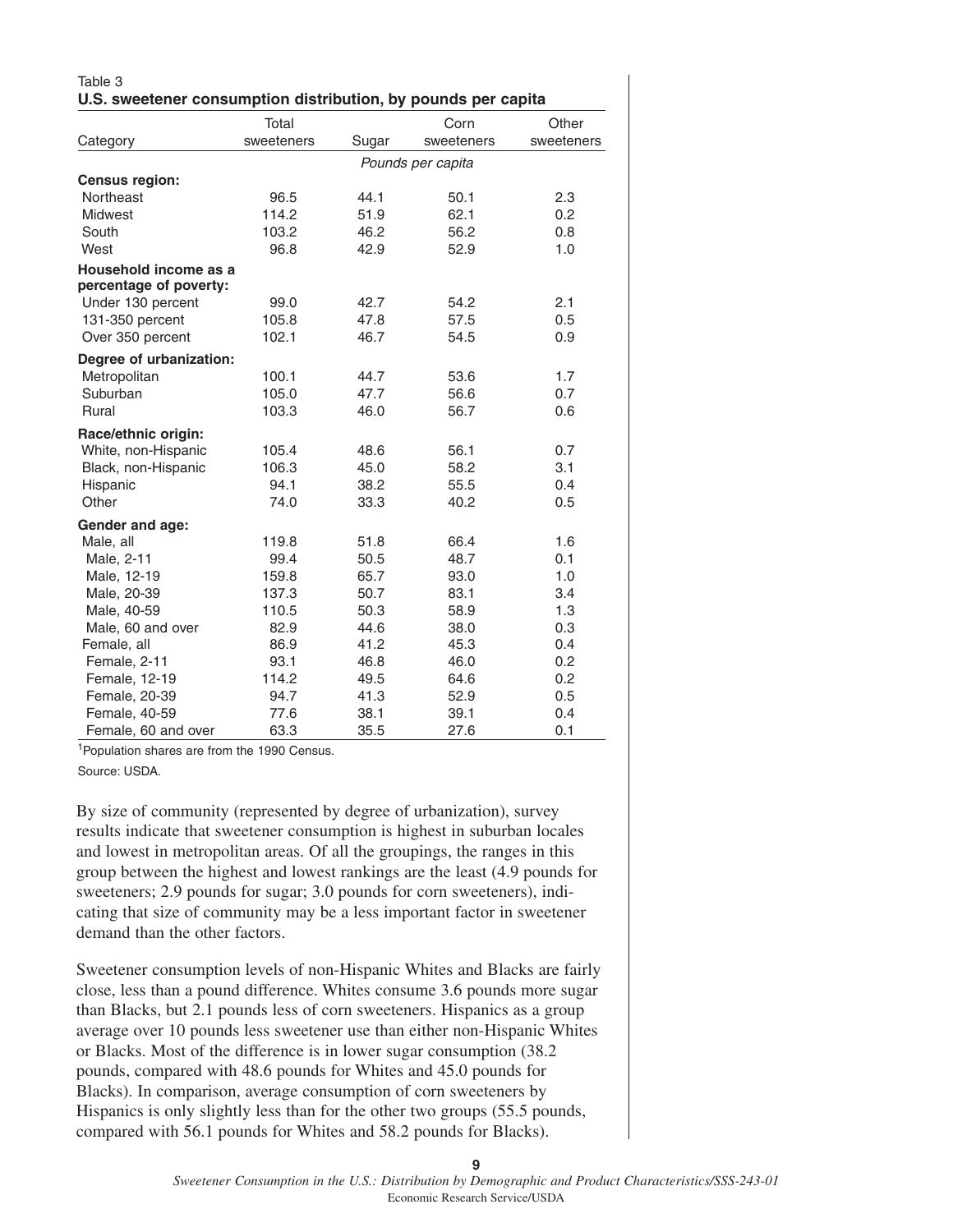Sweetener consumption varies markedly with age. The 12-19 year group has the highest per capita average, 137.4 pounds. Average sweetener consumption declines about 20 pounds from a younger age to the next highest age. Gender differences are important as well. Over all age groupings, men consume an average 37.9 percent more sweeteners than women. The average is much higher for corn sweeteners, 46.8 percent more, than for sugar: 25.4 percent more.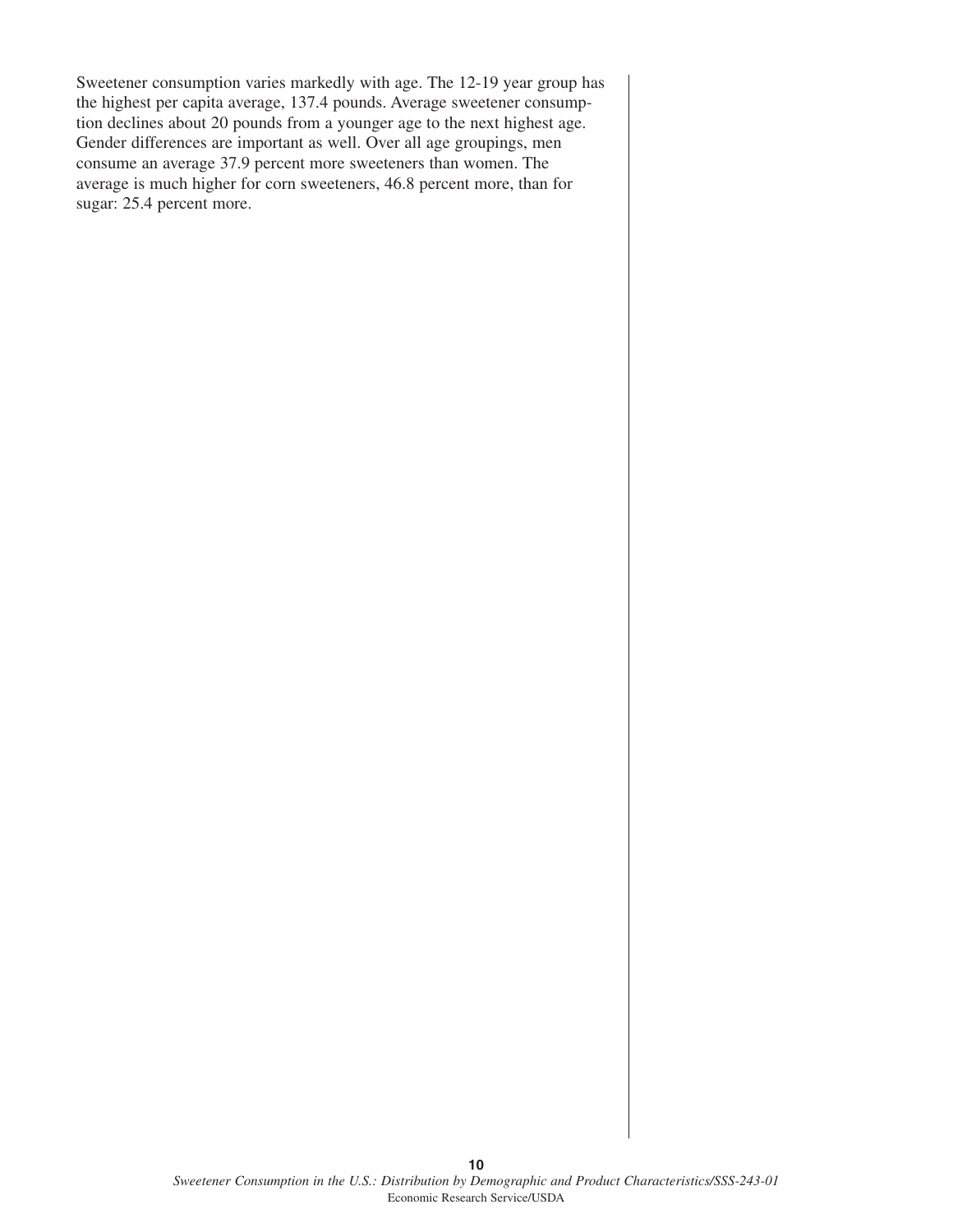### **Sweetener Consumption by Product**

The CSFII data permit an examination of the products in which sugar and corn sweeteners are consumed. The top panel of table 4 shows the distributive percent shares of sugar and corn sweeteners consumed in the product groupings. Reported sweetener consumption is highest in three categories: milk and milk products; grain products; and sugar, sweets, and beverages. These shares sum to more than 90 percent for both sweeteners.

About 10 percent of sugar and corn sweeteners is consumed in milk and milk products. The remaining bulk of the sugar is split in roughly equal shares between grain products (42.3 percent) and sugar, sweets, and beverages (38.2 percent). Average yearly per capita consumption of sugar in grain products amounts to 19.6 pounds, in sugar, sweets, and beverages to 17.7 pounds, and in milk and milk products to 4.9 pounds (bottom panel, table 4).

Corn sweeteners are consumed primarily in the sugar, sweets, and beverages category (73.5 percent), with a far smaller share going to grain products (10.8 percent). Average yearly consumption of corn sweeteners amounts to 40.9 pounds in sugar, sweets, and beverages, 6.0 pounds in grain products; and 5.5 pounds in milk and milk products.

#### Table 4 **Refined sugar and corn sweeteners: Percent of consumption by food product**

| Food product                      | Sugar | Corn sweeteners   |
|-----------------------------------|-------|-------------------|
|                                   |       | Percent           |
| Milk and milk products            | 10.55 | 9.95              |
| Meat, poultry, fish, and mixtures | 2.38  | 2.46              |
| Eggs                              | 0.02  | 0.09              |
| Dry beans, peas, other legumes    | 0.86  | 0.45              |
| Grain products                    | 42.27 | 10.83             |
| Fruits                            | 1.68  | 1.67              |
| Vegetables                        | 2.74  | 0.54              |
| Fats                              | 1.31  | 0.53              |
| Sugar, sweets, and beverages      | 38.18 | 73.51             |
| All products                      | 100.0 | 100.0             |
|                                   |       | Pounds per capita |
| Milk and milk products            | 4.9   | 5.5               |
| Meat, poultry, fish, and mixtures | 1.1   | 1.4               |
| Eggs                              | 0.0   | 0.1               |
| Dry beans, peas, other legumes    | 0.4   | 0.3               |
| Grain products                    | 19.6  | 6.0               |
| <b>Fruits</b>                     | 0.8   | 0.9               |
| Vegetables                        | 1.3   | 0.3               |
| Fats                              | 0.6   | 0.3               |
| Sugar, sweets, and beverages      | 17.7  | 40.9              |
| All products                      | 46.4  | 55.7              |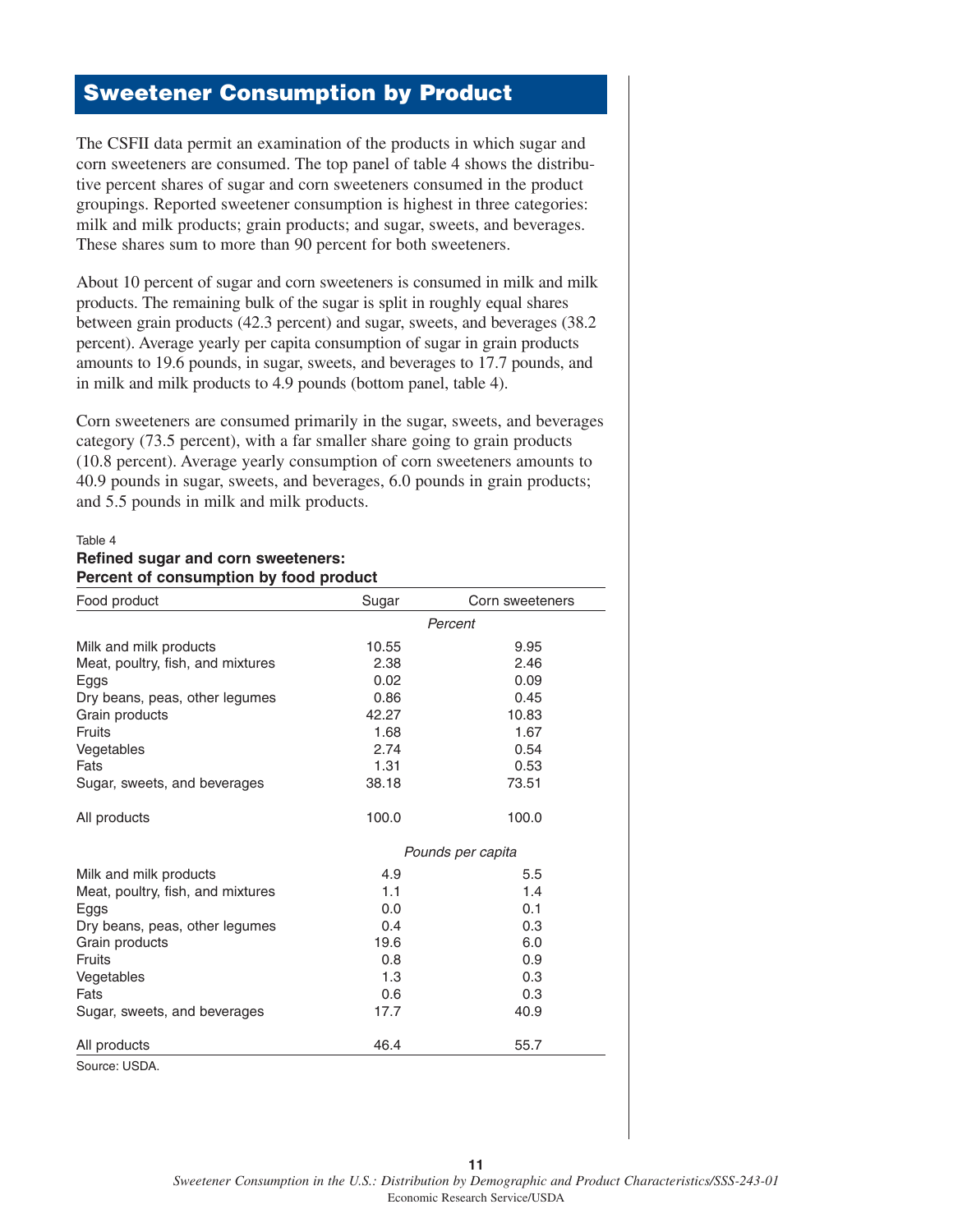Table 5 breaks the grain products and sugar, sweets, and beverages categories down into constituent parts. In the grain category, sugar is mostly consumed in cakes (5.0 pounds yearly, per capita), ready-to-eat cereal (4.3 pounds), cookies (3.8 pounds), and breakfast-type pastries (1.6 pounds). In the sugar, sweets, and beverages category, sugar is consumed in candies (4.4 pounds per capita), sugar and blends (4.2 pounds), fruitades and drinks (3.7 pounds), iced tea mixes (3.0 pounds), and ices and popsicles (1.0 pound). In the same sugar, sweets, and beverages category, corn sweeteners are primarily consumed in carbonated soft drinks (25.4 pounds per year), fruitades and drinks (8.2 pounds), and syrup and sweet toppings (4.1 pounds). In all, 36.3 percent of sugar and corn sweeteners are consumed in carbonated soft drinks, fruitades, and other nonalcoholic drinks.

Table 5

| Refined sugar and corn sweeteners in grain products |  |
|-----------------------------------------------------|--|
| and sugar, sweets, and beverages                    |  |

| Food product                                  | Refined sugar | Corn sweeteners   |
|-----------------------------------------------|---------------|-------------------|
|                                               |               | Pounds per capita |
| <b>Grain products:</b>                        |               |                   |
| Yeast breads, rolls                           | 0.9           | 3.0               |
| Quick breads                                  | 0.7           | 0.3               |
| Cakes                                         | 5.0           | 0.2               |
| Cookies                                       | 3.8           | 0.6               |
| Pies                                          | 1.2           | 0.2               |
| Cobblers, eclairs, turnovers,                 |               |                   |
| other pastries                                | 0.4           | 0.0               |
| Danish, breakfast pastries,                   |               |                   |
| doughnuts, granola bars                       | 1.6           | 0.7               |
| Coffee cake (non-yeast)                       | 0.1           | 0.0               |
| Crackers and salty snacks                     |               |                   |
| from grain products                           | 0.7           | 0.1               |
| Pancakes                                      | 0.1           | 0.0               |
| Waffles                                       | 0.1           | 0.0               |
| French toast                                  | 0.1           | 0.1               |
| Pastas, cooked cereal, rice                   | 0.2           | 0.0               |
| Cereal - ready to eat                         | 4.3           | 0.3               |
| Cereals, baby food                            | 0.0           | 0.0               |
| Grain mixtures, frozen plate                  |               |                   |
| meals, soups                                  | 0.6           | 0.5               |
| Total                                         | 19.6          | 6.0               |
|                                               |               |                   |
| Sugar, sweets, and beverages:                 |               |                   |
| Sugars and sugar-substitute blends            | 4.2           | 0.0               |
| Syrup, honey, molasses, sweet toppings        | 0.4           | 4.1               |
| Jellies, jams, preserves                      | 0.1           | 1.1               |
| Gelatin desserts or salads                    | 0.5           | 0.0               |
| Ices or popsicles                             | 1.0           | 0.2               |
| Candies                                       | 4.4           | 1.3               |
| Chewing gum                                   | 0.0           | 0.0               |
| Coffee                                        | 0.1           | 0.1               |
| Tea                                           | 3.0           | 0.2               |
| Soft drinks, carbonated                       | 0.0           | 25.4              |
| Fruitades and drinks                          | 3.7           | 8.2               |
| Beverages, nonfruit                           | 0.1           | 0.0               |
| Beverage concentrates, dry, not reconstituted | 0.0           | 0.0               |
| Alcoholic beverages                           | 0.1           | 0.2               |
| Total                                         | 17.7          | 40.9              |

Source: USDA.

**12**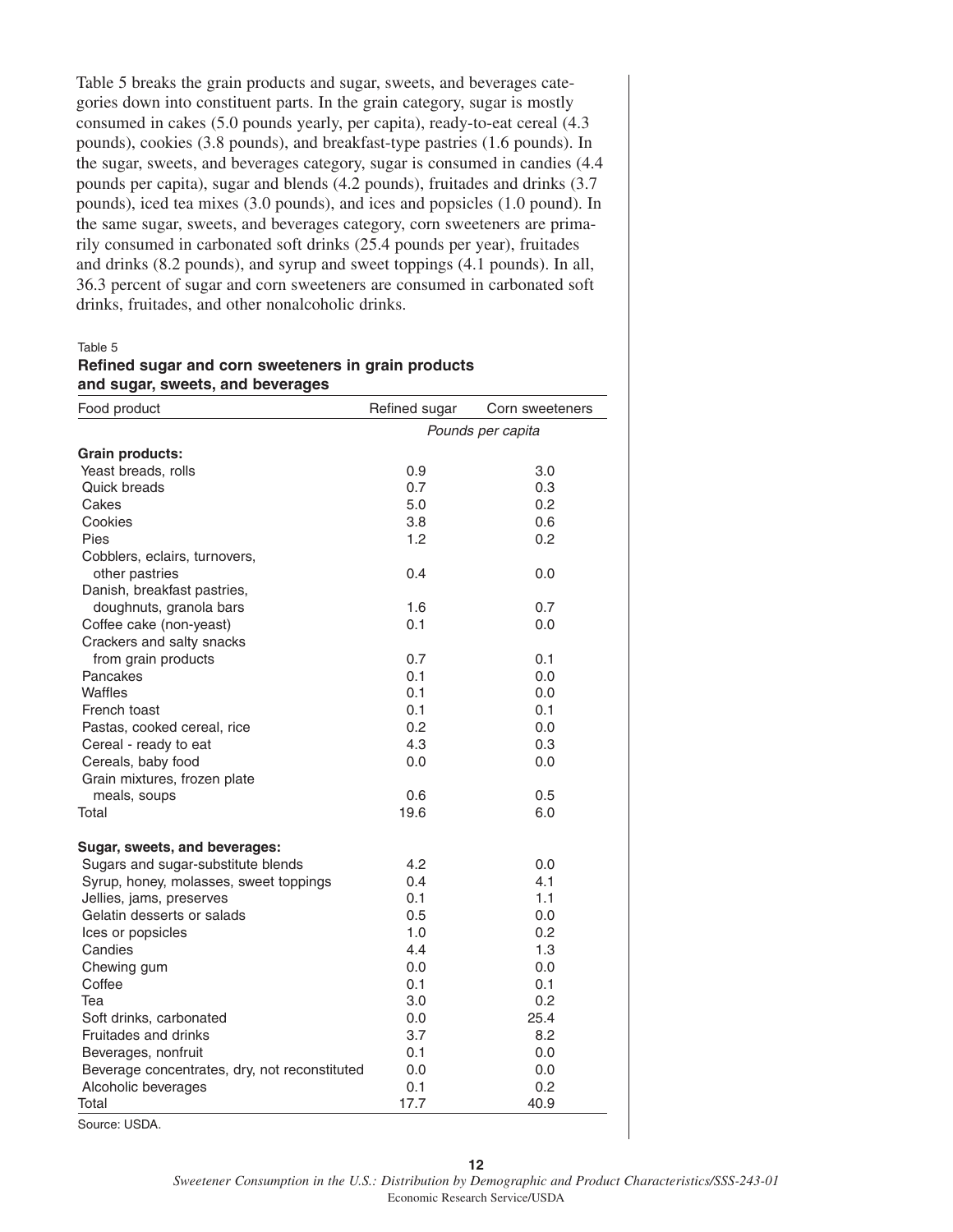### **Sweetener Distribution by Product**

Tables 6 through 10 show some of the detail behind the data in table 3, specifically, they show the per capita consumption of products using sugar and corn sweetener across demographic categories. Although the distribution of products would be expected to follow general patterns, there are some exceptions. In the distribution by U.S. Census region (table 6), people in the Midwest consume proportionally more sugar in grain products (20.9 percent more than the average) than they consume of sugar in all products (11.9 percent above the average). Also, while people in the Northeast consume fewer corn sweeteners than the national average by 16.2 percent, they consume proportionally fewer—10.1 percent—in the sugar, sweets, and beverages category.

The distributions of sweeteners by the percent-of-poverty classification (table 7) does not necessarily follow the pattern of increased sweetener consumption as income rises from poverty and near-poverty levels, to be followed by decreased consumption as income reaches the highest category. Although that effect is strong in the sugar, sweets, and beverages category, per capita sweetener consumption rises with income levels in milk and milk products for both sugar and corn sweeteners. A similar effect is seen for grain products.

Distributions by size of community (table 8) follow the general patterns, except perhaps for the low consumption by rural residents of corn sweeteners in milk and milk products. In the classification by race/ethnic group (table 9), non-Hispanic Whites consumed the highest levels of sugar (48.6 pounds compared with the next highest, 45.0 pounds for non-Hispanic Blacks). The detailed distributions show that Whites consume 5.0 pounds more sugar than Blacks in grain products, but 2.5 pounds less sugar in the sugar, sweeteners, and beverage category. The table also shows that Hispanics have the highest level of corn sweetener consumption in the sugar, sweetener, and beverages category (44.4 pounds).

Table 10 gives the distributions by gender and age groupings. Data in the table show that, except for corn sweeteners consumed in the category of sugar, sweets, and beverages, men tend to outconsume women by about 25 percent (68.5 pounds to 54.1 pounds). For corn sweeteners in sugar, sweets, and beverages, men outconsume women by 53.7 percent.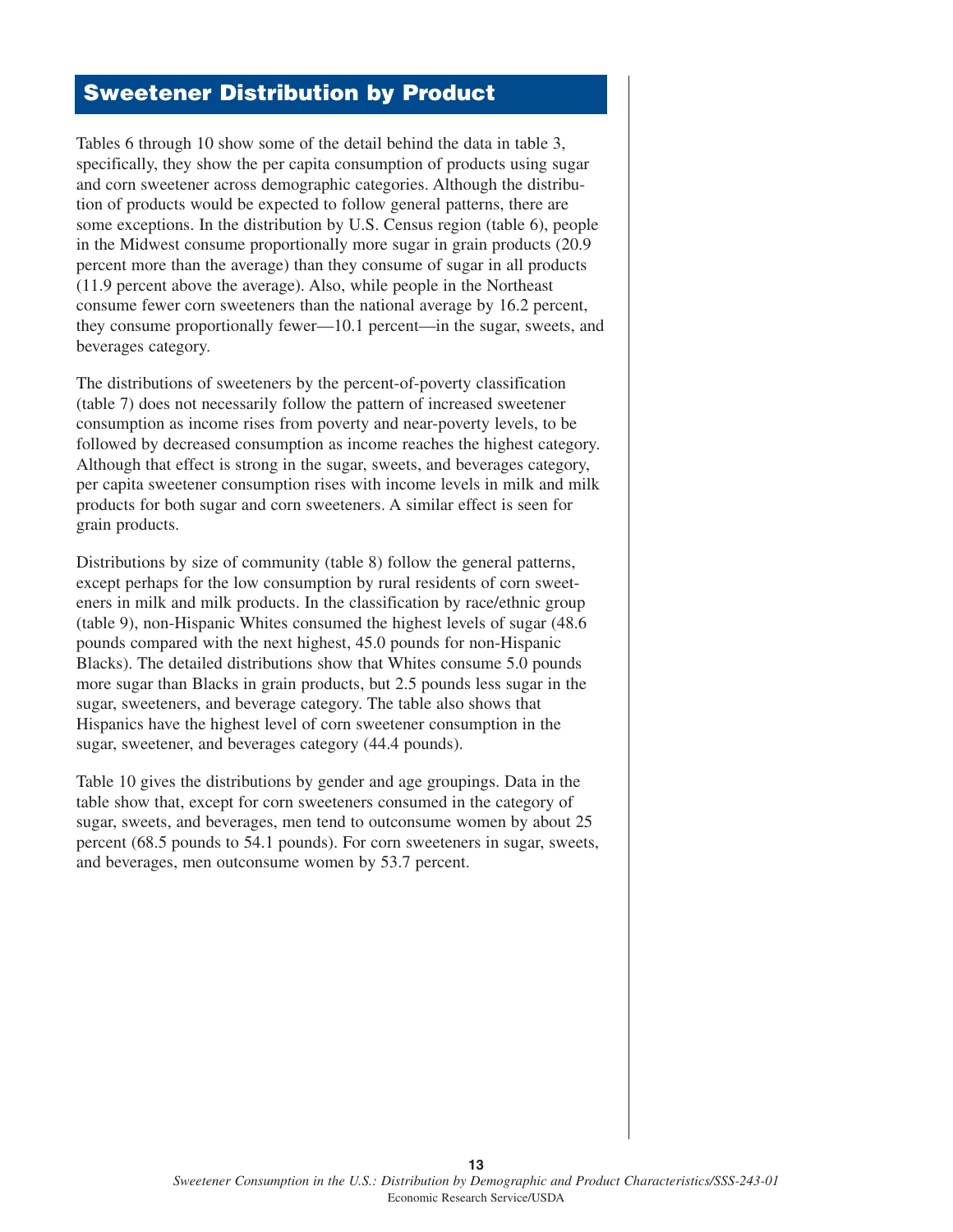#### Table 6

#### **Refined sugar and corn sweeteners: per capita consumption by food product, by Census region**

| Food product                      | All people | Northeast | Midwest           | South | West |
|-----------------------------------|------------|-----------|-------------------|-------|------|
|                                   |            |           | Pounds per capita |       |      |
| <b>Refined sugar:</b>             |            |           |                   |       |      |
| Milk and milk products            | 4.9        | 5.2       | 5.6               | 4.6   | 4.4  |
| Meat, poultry, fish, and mixtures | 1.1        | 1.1       | 1.2               | 1.1   | 1.0  |
| Eggs                              | 0.0        | 0.0       | 0.0               | 0.0   | 0.0  |
| Dry beans, peas, other legumes    | 0.4        | 0.2       | 0.5               | 0.5   | 0.4  |
| Grain products                    | 19.6       | 19.9      | 23.7              | 18.1  | 17.5 |
| <b>Fruits</b>                     | 0.8        | 0.6       | 1.0               | 0.7   | 0.8  |
| Vegetables                        | 1.3        | 1.2       | 1.4               | 1.4   | 0.9  |
| Fats                              | 0.6        | 0.5       | 0.8               | 0.6   | 0.6  |
| Sugar, sweets, and beverages      | 17.7       | 15.4      | 17.7              | 19.4  | 17.2 |
| All products                      | 46.4       | 44.1      | 51.9              | 46.2  | 42.9 |
| <b>Corn sweeteners:</b>           |            |           |                   |       |      |
| Milk and milk products            | 5.5        | 6.9       | 5.8               | 4.6   | 5.5  |
| Meat, poultry, fish, and mixtures | 1.4        | 1.4       | 1.4               | 1.5   | 1.2  |
| Eggs                              | 0.1        | 0.0       | 0.0               | 0.1   | 0.0  |
| Dry beans, peas, other legumes    | 0.3        | 0.2       | 0.3               | 0.3   | 0.2  |
| Grain products                    | 6.0        | 5.8       | 7.0               | 6.2   | 4.8  |
| Fruits                            | 0.9        | 0.9       | 1.3               | 0.7   | 0.9  |
| Vegetables                        | 0.3        | 0.3       | 0.3               | 0.3   | 0.3  |
| Fats                              | 0.3        | 0.3       | 0.4               | 0.3   | 0.3  |
| Sugar, sweets, and beverages      | 40.9       | 34.3      | 45.5              | 42.3  | 39.7 |
| All products                      | 55.7       | 50.1      | 62.1              | 56.2  | 52.9 |

Source: USDA.

 $\begin{array}{c} \hline \end{array}$ 

#### Table 7

#### **Refined sugar and corn sweeteners: Per capita consumption by food product, by household income as a percentage of poverty**

|                                   |            |                  | Percent of poverty |                      |
|-----------------------------------|------------|------------------|--------------------|----------------------|
| Food product                      | All people | 0 to 130 percent | 131 to 350 percent | 351 percent and over |
|                                   |            |                  | Pounds per capita  |                      |
| <b>Refined sugar:</b>             |            |                  |                    |                      |
| Milk and milk products            | 4.9        | 4.1              | 4.8                | 5.4                  |
| Meat, poultry, fish, and mixtures | 1.1        | 1.1              | 1.1                | 1.1                  |
| Eggs                              | 0.0        | 0.0              | 0.0                | 0.0                  |
| Dry beans, peas, other legumes    | 0.4        | 0.4              | 0.4                | 0.4                  |
| Grain products                    | 19.6       | 16.2             | 19.7               | 21.2                 |
| <b>Fruits</b>                     | 0.8        | 0.7              | 0.9                | 0.7                  |
| Vegetables                        | 1.3        | 1.2              | 1.3                | 1.3                  |
| Fats                              | 0.6        | 0.5              | 0.6                | 0.7                  |
| Sugar, sweets, and beverages      | 17.7       | 18.4             | 19.1               | 15.9                 |
| All products                      | 46.4       | 42.7             | 47.8               | 46.7                 |
| <b>Corn sweeteners:</b>           |            |                  |                    |                      |
| Milk and milk products            | 5.5        | 5.4              | 5.2                | 5.9                  |
| Meat, poultry, fish, and mixtures | 1.4        | 1.4              | 1.3                | 1.4                  |
| Eggs                              | 0.1        | 0.0              | 0.1                | 0.0                  |
| Dry beans, peas, other legumes    | 0.3        | 0.2              | 0.3                | 0.2                  |
| Grain products                    | 6.0        | 5.5              | 6.1                | 6.2                  |
| Fruits                            | 0.9        | 1.0              | 1.0                | 0.9                  |
| Vegetables                        | 0.3        | 0.2              | 0.3                | 0.4                  |
| Fats                              | 0.3        | 0.2              | 0.3                | 0.4                  |
| Sugar, sweets, and beverages      | 40.9       | 40.2             | 43.0               | 39.1                 |
| All products                      | 55.7       | 54.2             | 57.5               | 54.5                 |

Source: USDA.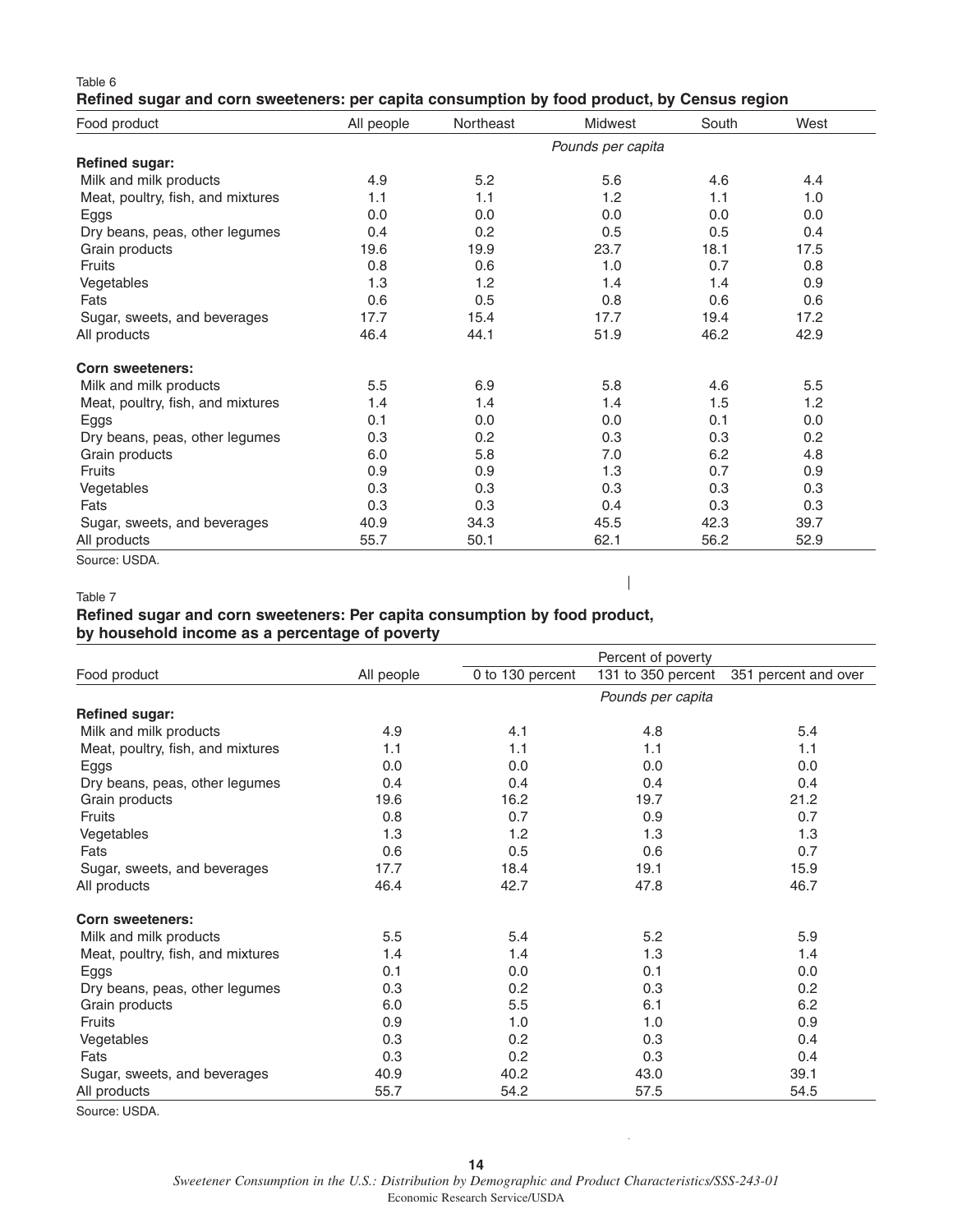#### Table 8 **Refined sugar and corn sweeteners: Per capita consumption by food product, by size of community**

| Food product                      | All people | Metropolitan | Suburban          | Rural |
|-----------------------------------|------------|--------------|-------------------|-------|
|                                   |            |              | Pounds per capita |       |
| <b>Refined sugar:</b>             |            |              |                   |       |
| Milk and milk products            | 4.9        | 4.1          | 5.5               | 4.8   |
| Meat, poultry, fish, and mixtures | 1.1        | 1.2          | 1.1               | 1.1   |
| Eggs                              | 0.0        | 0.0          | 0.0               | 0.0   |
| Dry beans, peas, other legumes    | 0.4        | 0.4          | 0.3               | 0.5   |
| Grain products                    | 19.6       | 18.8         | 20.3              | 19.1  |
| Fruits                            | 0.8        | 0.7          | 0.8               | 0.9   |
| Vegetables                        | 1.3        | 1.3          | 1.2               | 1.3   |
| Fats                              | 0.6        | 0.6          | 0.6               | 0.7   |
| Sugar, sweets, and beverages      | 17.7       | 17.6         | 17.9              | 17.6  |
| All products                      | 46.4       | 44.7         | 47.7              | 46.0  |
| <b>Corn sweeteners:</b>           |            |              |                   |       |
| Milk and milk products            | 5.5        | 5.8          | 5.7               | 4.9   |
| Meat, poultry, fish, and mixtures | 1.4        | 1.5          | 1.3               | 1.2   |
| Eggs                              | 0.1        | 0.0          | 0.1               | 0.1   |
| Dry beans, peas, other legumes    | 0.3        | 0.2          | 0.2               | 0.3   |
| Grain products                    | 6.0        | 5.7          | 6.0               | 6.5   |
| <b>Fruits</b>                     | 0.9        | 0.9          | 0.9               | 1.0   |
| Vegetables                        | 0.3        | 0.3          | 0.3               | 0.3   |
| Fats                              | 0.3        | 0.3          | 0.3               | 0.3   |
| Sugar, sweets, and beverages      | 40.9       | 39.0         | 41.8              | 42.1  |
| All products                      | 55.7       | 53.7         | 56.6              | 56.7  |

Source: USDA.

#### Table 9

**Refined sugar and corn sweeteners: Per capita consumption by food product, by race/ethnic group**

 $\begin{array}{c} \hline \end{array}$ 

| Food product                      | All people | White, non-Hispanic | Black, non-Hispanic | Hispanic | Other |
|-----------------------------------|------------|---------------------|---------------------|----------|-------|
|                                   |            |                     | Pounds per capita   |          |       |
| <b>Refined sugar:</b>             |            |                     |                     |          |       |
| Milk and milk products            | 4.9        | 5.4                 | 3.8                 | 3.3      | 3.0   |
| Meat, poultry, fish, and mixtures | 1.1        | 1.1                 | 1.3                 | 0.7      | 1.7   |
| Eggs                              | 0.0        | 0.0                 | 0.0                 | 0.0      | 0.0   |
| Dry beans, peas, other legumes    | 0.4        | 0.4                 | 0.6                 | 0.3      | 0.2   |
| Grain products                    | 19.6       | 21.2                | 16.2                | 15.3     | 13.8  |
| Fruits                            | 0.8        | 0.8                 | 0.7                 | 0.7      | 0.6   |
| Vegetables                        | 1.3        | 1.3                 | 1.7                 | 0.9      | 0.9   |
| Fats                              | 0.6        | 0.7                 | 0.6                 | 0.4      | 0.3   |
| Sugar, sweets, and beverages      | 17.7       | 17.7                | 20.2                | 16.6     | 12.8  |
| All products                      | 46.4       | 48.6                | 45.0                | 38.2     | 33.3  |
| <b>Corn sweeteners:</b>           |            |                     |                     |          |       |
| Milk and milk products            | 5.5        | 5.6                 | 6.4                 | 4.5      | 4.3   |
| Meat, poultry, fish, and mixtures | 1.4        | 1.3                 | 2.0                 | 1.0      | 1.2   |
| Eggs                              | 0.1        | 0.1                 | 0.1                 | 0.0      | 0.0   |
| Dry beans, peas, other legumes    | 0.3        | 0.2                 | 0.4                 | 0.2      | 0.1   |
| Grain products                    | 6.0        | 6.5                 | 5.5                 | 4.2      | 4.1   |
| Fruits                            | 0.9        | 1.0                 | 0.8                 | 0.7      | 0.7   |
| Vegetables                        | 0.3        | 0.3                 | 0.4                 | 0.3      | 0.1   |
| Fats                              | 0.3        | 0.3                 | 0.1                 | 0.2      | 0.1   |
| Sugar, sweets, and beverages      | 40.9       | 40.8                | 42.5                | 44.4     | 29.6  |
| All products                      | 55.7       | 56.1                | 58.2                | 55.5     | 40.2  |

Source: USDA.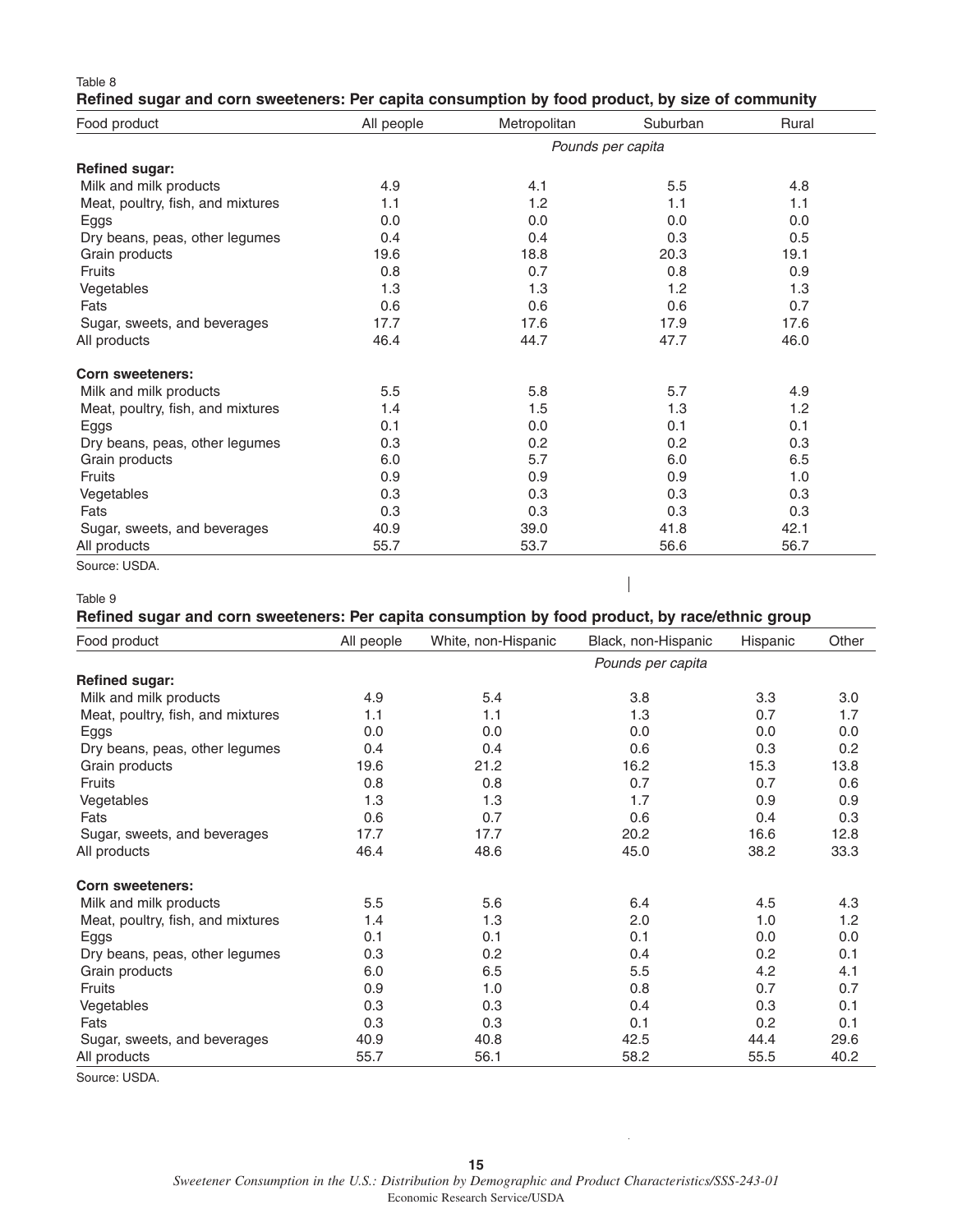| י המבוד המבוד המבוד המבוד המבוד המבוד המבוד המבוד המבוד המבוד המבוד המבוד המבוד המבוד המבוד המבוד המבוד המבוד ה |                                                               |                          |                      |                        |                                     |                                     | bursunnburbu by Tobur Sydney and |                        |                                     |                     |                  |                                        |                     |
|-----------------------------------------------------------------------------------------------------------------|---------------------------------------------------------------|--------------------------|----------------------|------------------------|-------------------------------------|-------------------------------------|----------------------------------|------------------------|-------------------------------------|---------------------|------------------|----------------------------------------|---------------------|
| Food product                                                                                                    | people<br>₹                                                   | males<br>₹               | and under<br>Aged 11 | Aged 12<br>$t0$ 19     | Aged 20<br>to 39                    | Aged 40<br>to 59                    | and over<br>Aged 60              | females<br>₹           | and under<br>Aged 11                | Aged 12<br>to 19    | Aged 20<br>to 39 | Aged 40<br>to 59                       | Aged 60<br>and over |
|                                                                                                                 |                                                               |                          |                      |                        |                                     |                                     | Pounds per capita                |                        |                                     |                     |                  |                                        |                     |
| Refined sugar:                                                                                                  |                                                               |                          |                      |                        |                                     |                                     |                                  |                        |                                     |                     |                  |                                        |                     |
| Milk and milk products<br>Meat, poultry, fish,                                                                  | 4.9                                                           | 5.3                      | 6.3                  | 7.4                    | $\frac{1}{4}$                       | 5.4                                 | 5.1                              | 4.5                    | 0.0                                 | 5.5                 | 3.6              | $\frac{1}{4}$                          | 4.3                 |
| and mixtures                                                                                                    | Ξ                                                             | $\frac{4}{1}$            | $0.\overline{8}$     | $\frac{0.0}{0.0}$      |                                     |                                     |                                  |                        |                                     | 0.0<br>0.0          |                  |                                        |                     |
| Eggs                                                                                                            | 0.0                                                           | 0.0                      | 0.0                  |                        | $\frac{80}{10}$                     | $\frac{1}{4}$ O                     | $\frac{1}{10}$ 0                 | 0.000                  | 5.0<br>0.0                          |                     | $\frac{0}{10}$   | 0.0<br>0.0                             | $\frac{7}{0}$       |
| Dry beans, peas, other                                                                                          |                                                               |                          |                      |                        |                                     |                                     |                                  |                        |                                     |                     |                  |                                        |                     |
| legumes                                                                                                         | 0.4                                                           | $0.\overline{8}$<br>21.8 | $0.\overline{3}$     |                        |                                     |                                     | 7000000000                       |                        |                                     |                     |                  |                                        |                     |
| Grain products                                                                                                  | 19.6                                                          |                          | $22.8$<br>1.3        | $0.99976$<br>$0.90909$ | 0 0 0 0 0<br>0 0 0 0 0<br>0 0 0 0 0 | $0.70 + 0.0$                        |                                  | 0.70870                | a m 0 0 m<br>0 0 - - 0<br>0 0 - - 0 |                     | 0.75070          | 0 10 10 10<br>0 10 10 10<br>0 10 10 10 |                     |
| <b>Fruits</b>                                                                                                   | $0.\overline{8}$                                              | $0.50$<br>$0.70$         |                      |                        |                                     |                                     |                                  |                        |                                     |                     |                  |                                        |                     |
| Vegetables                                                                                                      | $\frac{0.6}{0.6}$                                             |                          | $\frac{1}{1}$ 3      |                        |                                     |                                     |                                  |                        |                                     |                     |                  |                                        |                     |
| Fats                                                                                                            |                                                               |                          |                      |                        |                                     |                                     |                                  |                        |                                     |                     |                  |                                        |                     |
| Sugar, sweets, and                                                                                              |                                                               |                          |                      |                        |                                     |                                     |                                  |                        |                                     |                     |                  |                                        |                     |
| beverages                                                                                                       | $17.7$<br>46.4                                                | $19.8$<br>51.8           | $17.7$<br>50.5       | 26.6<br>65.7           | 21.5<br>50.7                        | $18.8$<br>50.3                      | $13.6$<br>$44.6$                 | $15.8$<br>41.2         | $17.3$<br>46.8                      | 20.5<br>49.5        | $17.3$<br>41.4   | $14.7$<br>38.1                         | $10.2$<br>35.5      |
| All products                                                                                                    |                                                               |                          |                      |                        |                                     |                                     |                                  |                        |                                     |                     |                  |                                        |                     |
|                                                                                                                 |                                                               |                          |                      |                        |                                     |                                     |                                  |                        |                                     |                     |                  |                                        |                     |
| Corn sweeteners:                                                                                                |                                                               |                          |                      |                        |                                     |                                     |                                  |                        |                                     |                     |                  |                                        |                     |
| Milk and milk products                                                                                          | 5.5                                                           | 6.2                      | 6.6                  | 5.2                    | 6.8                                 | 5.8                                 | 5.4                              | 4.9                    | 6.5                                 | 5.1                 | $4.\overline{6}$ | 4.7                                    | 4.4                 |
| Meat, poultry, fish, and                                                                                        |                                                               |                          |                      |                        |                                     |                                     |                                  |                        |                                     |                     |                  |                                        |                     |
| mixtures                                                                                                        | $1\overline{4}$                                               | $\overline{1.7}$         | $0.\overline{8}$     | $\frac{8}{10}$         | $2.5$<br>$0.7$                      | $\frac{6}{10}$                      | $\frac{1}{2}$                    | $\frac{0}{1}$          | $0.\overline{8}$                    | $\frac{20}{10}$     | $\frac{2}{10}$   | $\frac{0}{1}$                          | 0.0                 |
| Eggs                                                                                                            | $\overline{C}$                                                | $\overline{C}$           | $\overline{0}$ .     |                        |                                     |                                     |                                  | $\overline{O}$ .       | $\overline{0}$ .                    |                     |                  | $\overline{O}$ .                       |                     |
| Dry beans, peas, other                                                                                          |                                                               |                          |                      |                        |                                     |                                     |                                  |                        |                                     |                     |                  |                                        |                     |
| legumes                                                                                                         | $0.\overline{3}$                                              | $0.\overline{3}$         |                      |                        |                                     |                                     |                                  |                        |                                     |                     |                  |                                        |                     |
| Grain products                                                                                                  |                                                               |                          |                      |                        |                                     |                                     |                                  |                        |                                     |                     |                  |                                        |                     |
| Fruits                                                                                                          |                                                               |                          |                      |                        |                                     |                                     |                                  |                        |                                     |                     |                  |                                        |                     |
| Vegetables                                                                                                      | $\begin{array}{c} 0 & 0 & 0 & 0 \\ 0 & 0 & 0 & 0 \end{array}$ | o o o o<br>G o o o       | 0.7577               | a a n a a<br>0 0 0 0 0 | 0<br>00000<br>00000                 | 0 0 0 0 0<br>0 0 0 0 0<br>0 0 0 0 0 | 0<br>0<br>0 0 1 0 0<br>0 0 1 0 0 | 2 - 9 3 3<br>2 5 9 9 9 | $-0.0977$                           | a co co<br>Co co co | 04000<br>- 0404  | 0 10 0 0 0<br>0 10 0 0 0               | $0.0 - 0.0$         |
| Fats                                                                                                            |                                                               |                          |                      |                        |                                     |                                     |                                  |                        |                                     |                     |                  |                                        |                     |
| Sugar, sweets, and                                                                                              |                                                               |                          |                      |                        |                                     |                                     |                                  |                        |                                     |                     |                  |                                        |                     |
| beverages                                                                                                       | 40.9                                                          | 49.8                     | 32.8                 | 76.7                   | 65.7<br>83.2                        | 42.9<br>58.9                        | $\frac{0}{21}$<br>38.0           | 32. 3<br>45.<br>45.    | 31.3                                | 51.6<br>64.6        | 41.1             | 0<br>0<br>39<br>3                      | $14.4$<br>27.6      |
| All products                                                                                                    | 55.7                                                          | 66.5                     | 48.8                 | 93.1                   |                                     |                                     |                                  |                        | 46.1                                |                     | 52.9             |                                        |                     |
| Source: USDA.                                                                                                   |                                                               |                          |                      |                        |                                     |                                     |                                  |                        |                                     |                     |                  |                                        |                     |

Table 10<br>Refined sugar and corn sweeteners: Per capita consumption by food product, by age and gender **Refined sugar and corn sweeteners: Per capita consumption by food product, by age and gender**

**16** *Sweetener Consumption in the U.S.: Distribution by Demographic and Product Characteristics/SSS-243-01* Economic Research Service/USDA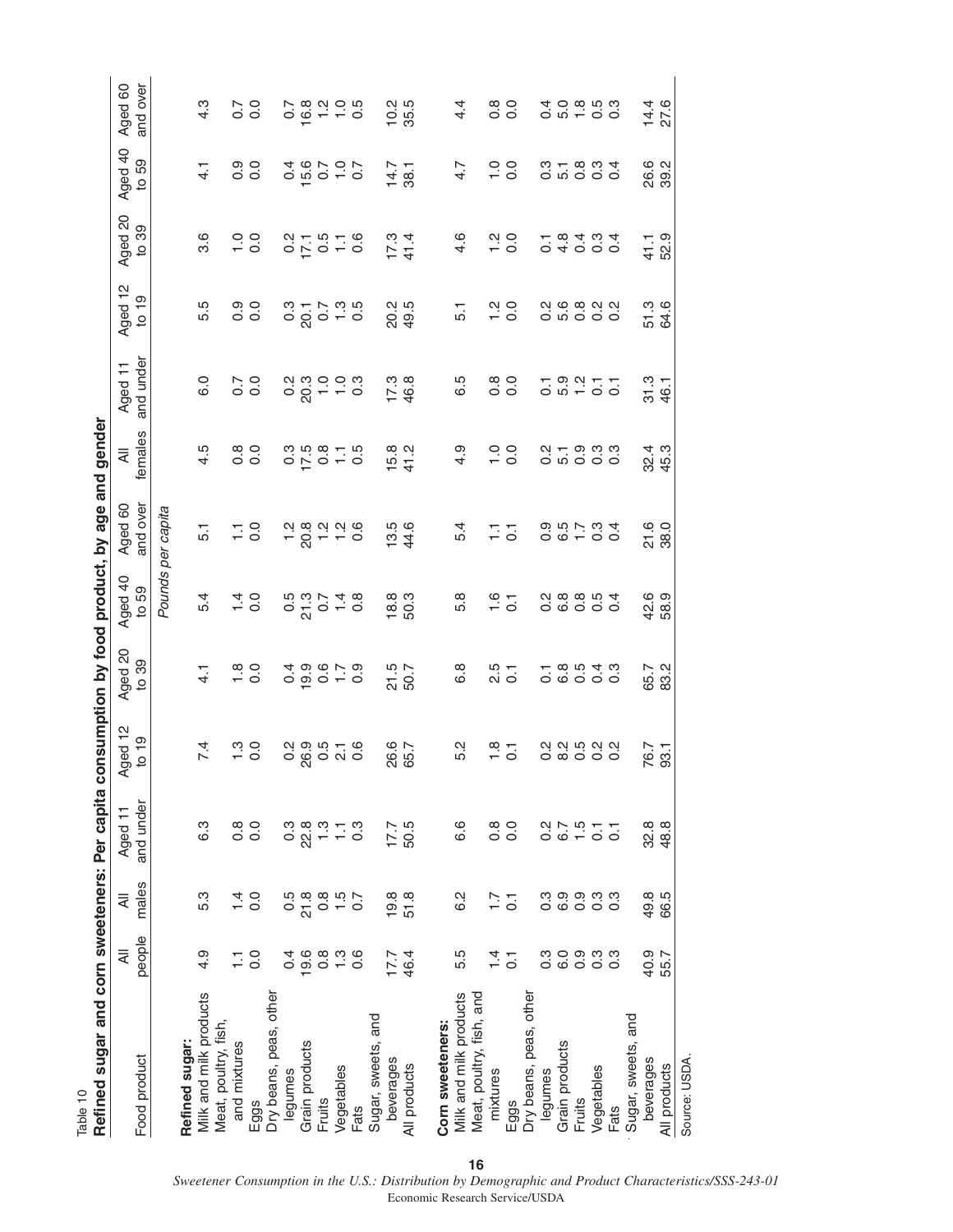### **Summary**

Consumption of added sugars has increased substantially since 1985 and has leveled off only since 1999. Quantification of the rising consumption can be inferred from the increase in factory deliveries of refined sugar and corn sweeteners, documented by USDA and published in various *Sugar and Sweetener Outlook* reports and the *Sugar and Sweeteners Situation and Outlook Yearbook*. Recently USDA's Economic Research Service added estimates of losses from the factory level to the consumer. These data, although necessary for understanding national trends, provide no information on how segments of the U.S. public consume added sugars. This article helps fill the gap by reporting findings from USDA's Continuing Survey of Food Intake by Individuals for sweetener consumption, classified according to a set of demographic characteristics. These include sweetener consumption data, at the total and disaggregated product level, for U.S. Census regions, income levels, degree of urbanization, race/ethnic origins, and gender and age groupings. Principal findings are as follows:

- Sweetener consumption is highest in the Midwest, where consumption of sweeteners in grain products is also particularly high. It is lowest in the Northeast. Although sugar consumption there is higher than in the West, the Northeast's consumption of corn sweeteners is about one-sixth less than the national average.
- Sweetener consumption tends to rise with increased income up to a certain level and then to decrease. This trend is particularly strong for corn sweeteners, most of which are consumed in carbonated soft drinks and fruitades/other drinks. The trend is weaker for sugar, where consumption in grain products and milk and milk products keeps rising with income.
- Sweetener consumption is highest in suburban areas and is only slightly lower in rural areas. Sweetener consumption in metropolitan areas is below the national average for both sugar and corn sweeteners.
- Sweetener consumption by non-Hispanic Whites and Blacks is about the same, although Whites consume more sugar (3.6 pounds, especially in grain products) and Blacks consume more corn sweeteners (2.1 pounds, with more in sweets and beverages and in milk and milk products). Although Hispanics consume far less overall sweeteners (8.2 percent below the national average), their consumption of corn sweeteners, particularly in carbonated beverages, matches the national average.
- Sweetener consumption is highest for those 12 to 19 years old. Consumption levels decline with age. For most sweetener product groupings, men consume about 25 percent more than women. A big exception is corn sweeteners in the sweets and beverages category, where men outconsume women by over 50 percent.

These conclusions provide important benchmark information for researchers and the public alike. However, the survey data set is now at least 9 years old and needs to be updated. Although there have been many demographic changes in the United States, it is unlikely that these changes can fully account for changes in U.S. sweetener consumption, especially the levelingoff since 1999. Combinations of factors, and not just demographic factors, need to be considered. These might include growing public awareness of the health consequences of overconsumption of sweeteners and the emergence of low-calorie alternatives.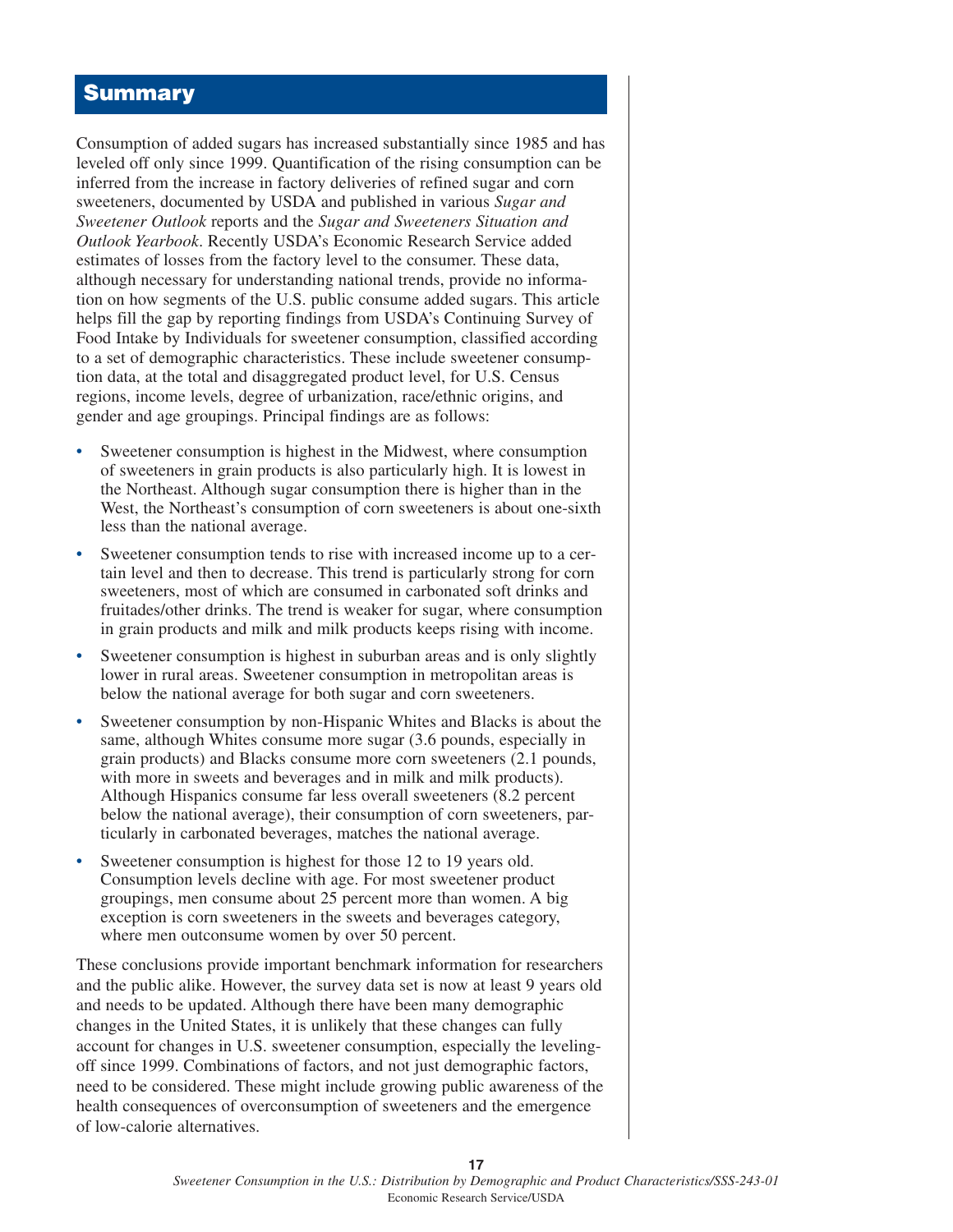### **References**

- Glinsmann, Hiltje Irausquin, and Youngmee K. Park. "Evaluation of Health Aspects of Sugars Contained in Carbohydrate Sweeteners: Report of Sugars Task Force, 1986." *The Journal of Nutrition*, November 1986 Supplement, Vol. 116, No. 11S.
- Kantor, Linda Scott. *A Dietary Assessment of the U.S. Food Supply: Comparing Per Capita Food Consumption with Food Guide Pyramid Serving Recommendations*. Agricultural Economic Report No. 772. U.S. Department of Agriculture, Economic Research Service, December 1998. <http://www.ers.usda.gov/publications/aer772/>
- Kantor, Linda Scott, Kathryn Lipton, Alden Manchester, and Victoria Oliveira. "Estimating and Addressing America's Food Losses," *Food Review*. Vol. 20, No. 1. U.S. Department of Agriculture, Economic Research Service, January-April 1997.
- U.S. Department of Agriculture, Agricultural Research Service. *1994-96 and 1998 Continuing Survey of Food Intakes by Individuals* and *1994-96 Diet and Health Knowledge Survey*. CD-ROM. 2000. Available from National Technical Information Service, Springfield, Va. ( [http://www.ntis.go](http://www.ntis.gov)v ). NTIS Accession number PB2000-500027.
- U.S. Department of Agriculture, Economic Research Service. *Average Daily per Capita Calories from the U.S. Food Supply, Adjusted for Spoilage and Other Waste*. Updated Dec. 2004. [http://www.ers.usda.gov/data/foodconsumption/](http://www.ers.usda.gov/data/foodconsumption/FoodGuideIndex.htm#calories) [FoodGuideIndex.h](http://www.ers.usda.gov/data/foodconsumption/FoodGuideIndex.htm#calories)tm#calories
- U.S. Department of Agriculture. *Sugar and Sweetener Situation and Outlook Yearbook*. Economic Research Service, SSS-2004, July, 2004. <http://www.ers.usda.gov/briefing/sugar/data/data.htm>
- U.S. Department of Agriculture, Economic Research Service. *Sugar and Sweetener Outlook*. various issues. [http://www.ers.usda.gov/publications/so/view.asp?f=specialty/sss](http://www.ers.usda.gov/publications/so/view.asp?f=specialty/sss-bb/)-bb/
- U.S. Environmental Protection Agency, Office of Pesticide Programs and U.S. Department of Agriculture, Agricultural Research Service. 2000. *Food Commodity Intake Database*. [CD-ROM.] Washington, DC: Available for purchase from the National Technical Information Services ( [http://www.ntis.go](http://www.ntis.gov)v ). NTIS Accession No. PB2000-500101.